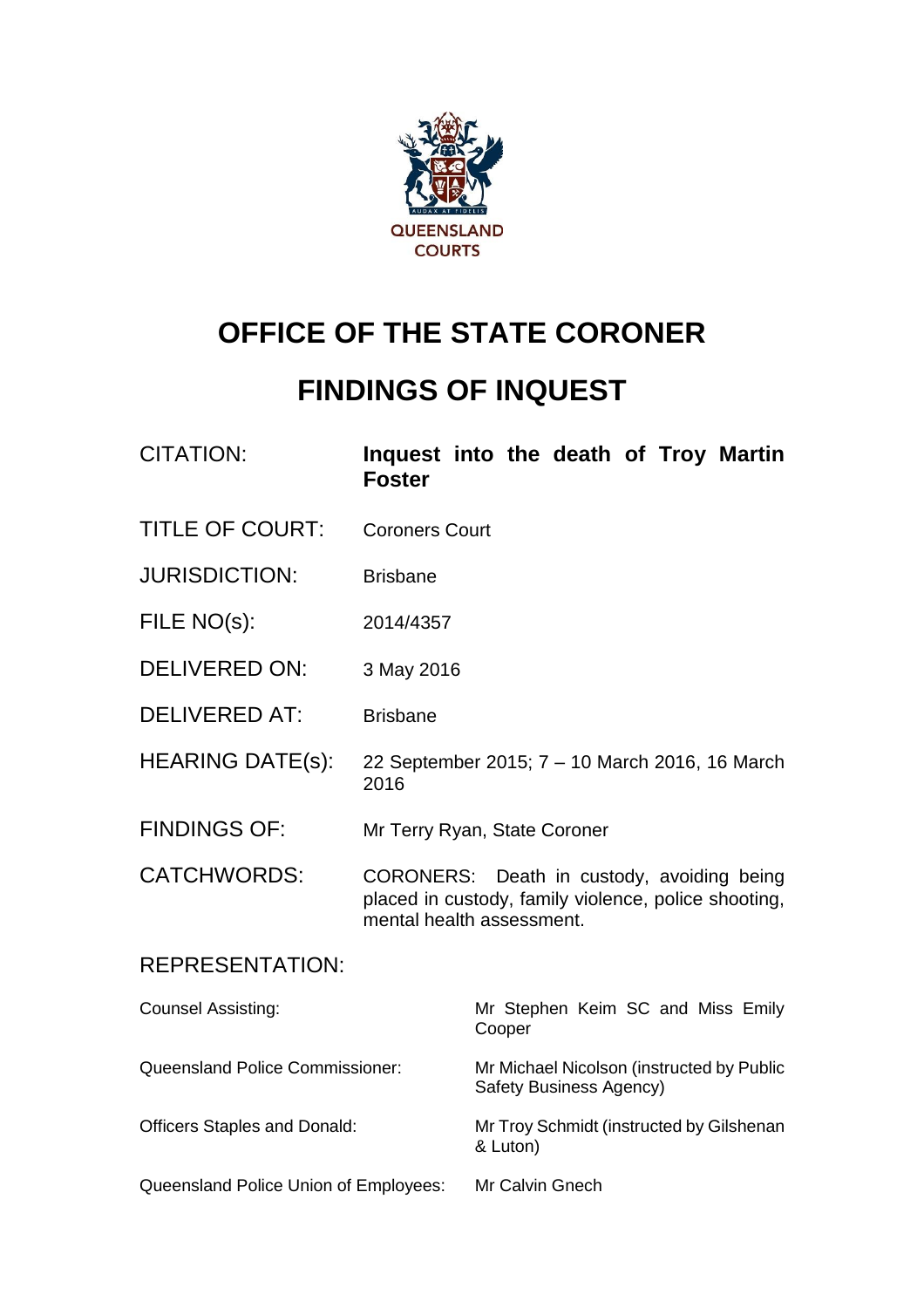Constable Bibby, Constable King; Senior Mr Adrian Braithwaite (instructed by Constable Coleman, former Constable QPUE) Constable Coleman, former Constable Davey, Senior Constable Slingsby:

Ms Rhonda Ryan: Mr Damian Walsh (instructed by Hannay Lawyers)

Ms C: Ms C: Mr Damian Walsh (instructed by Guest Lawyers)

Gold Coast University Hospital: Mr Chris Murdoch (instructed by Kaden Boriss Lawyers)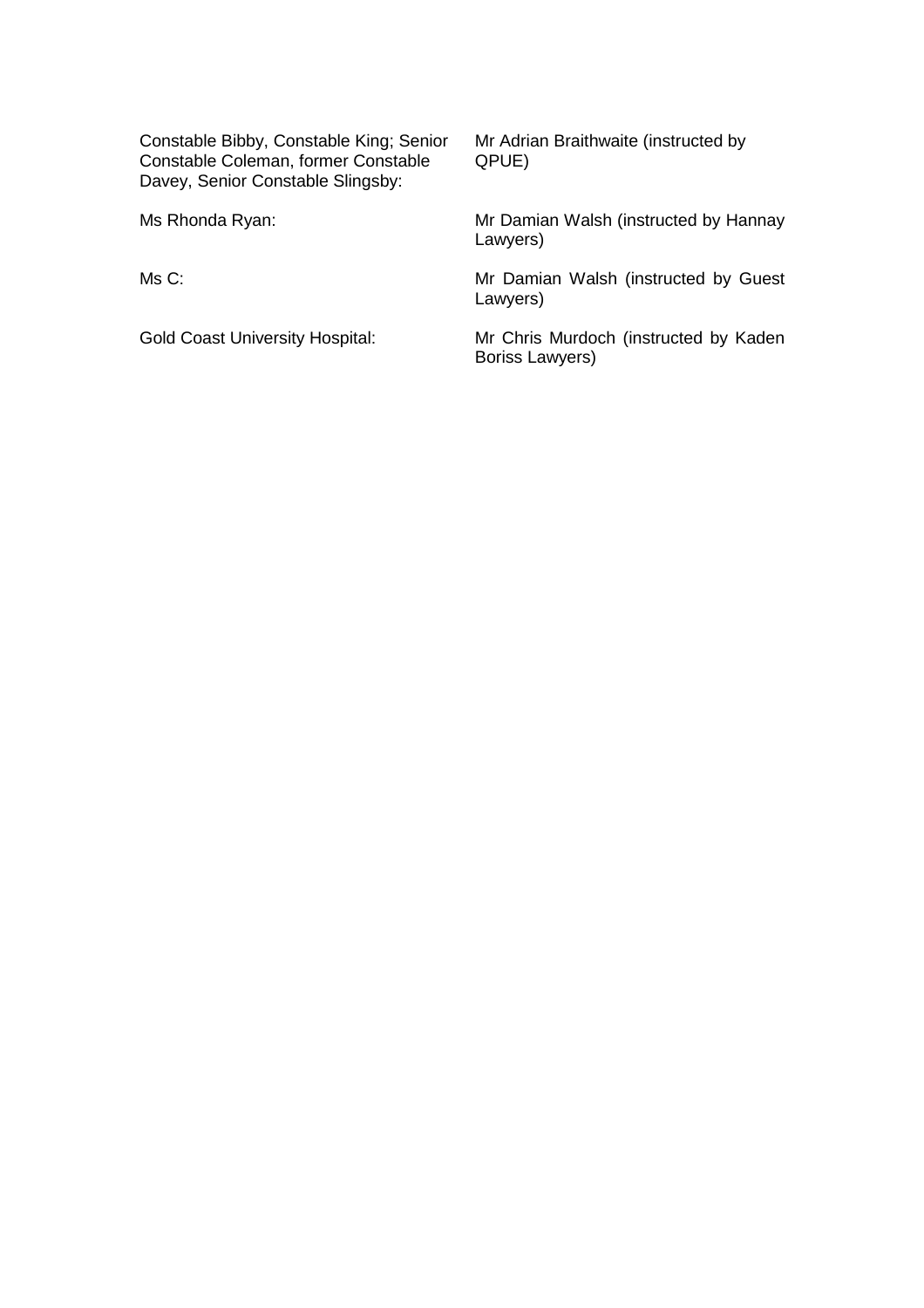## **Contents**

| Emergency Examination Order - Gold Coast University Hospital6 |  |
|---------------------------------------------------------------|--|
|                                                               |  |
|                                                               |  |
|                                                               |  |
|                                                               |  |
|                                                               |  |
|                                                               |  |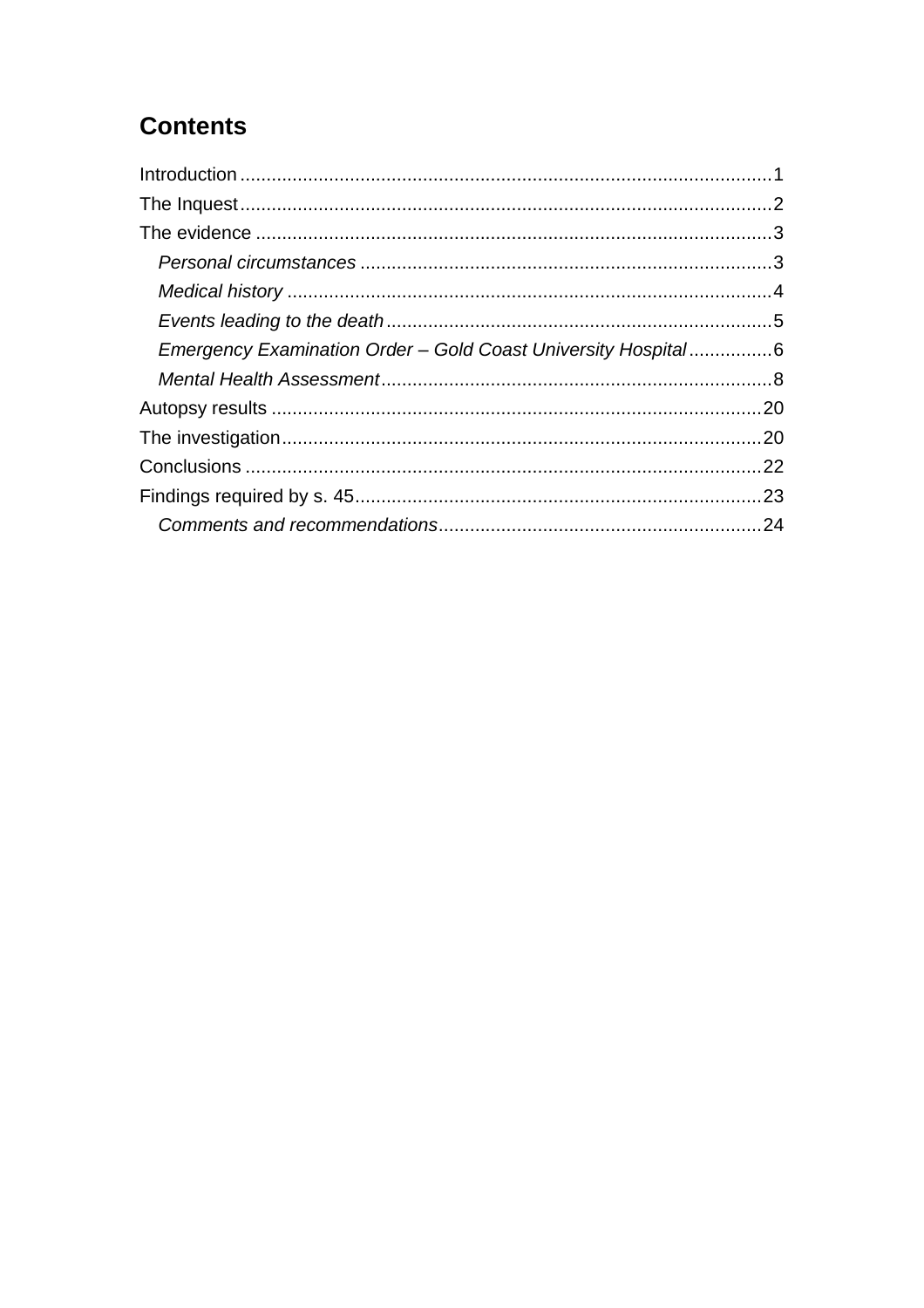### <span id="page-3-0"></span>**Introduction**

- 1. Between August 2013 and November 2014, officers from the Queensland Police Service (QPS), acting in the course of their duties, shot and killed five men in separate incidents.
- 2. The incidents occurred at the Sunshine Coast (2), Brisbane (2), and the Gold Coast. In particular, three of the deaths occurred over the period of one week, from 18 November 2014 – 24 November 2014.
- 3. The functions of the Queensland Police Service, as set out in the *Police Service Administration Act 1990,* include:
	- the preservation of peace and good order;
	- the protection of all communities in the State;
	- the prevention of crime;
	- the detection of offenders and bringing of offenders to justice; and
	- upholding of the law generally.
- 4. The community has high expectations of police, particularly in times of crisis. All operational police are trained in a range of 'use of force' options, including equipment such as firearms, to assist in the performance of their functions. However, the community expects that police will act lawfully and professionally in the exercise of their duties, and in accordance with operational policies and training.
- 5. The use of firearms by police, particularly when that use results in a death has the capacity to affect the trust and confidence that the community has in the police. A death in these circumstances raises many issues, including:
	- public scrutiny and suspicion of the circumstances of the death;
	- emotional trauma for the police officers involved;
	- emotional trauma for the family of the deceased person;
	- the degree to which the use of firearms by police is controlled by appropriate safeguards;
	- decision-making by police officers in critical incidents; including whether other use of force options could have been deployed.
- 6. The *Coroners Act 2003* recognises the need for public scrutiny and accountability by requiring all deaths in custody to be investigated by the State Coroner. The Act requires that an inquest be held into all such deaths.
- 7. These findings examine the circumstances of the death of Troy Martin Foster at Southport on 24 November 2014 after the QPS responded to an 'open line' 000 call made by his mother, Rhonda Ryan, which indicated a violent domestic disturbance was occurring. Findings pursuant to s 45 will be made in the first phase of this inquest. The evidence taken in these hearings was the last in the series in relation to the five deaths referred to above. In the second phase during 2016 I will hear evidence concerning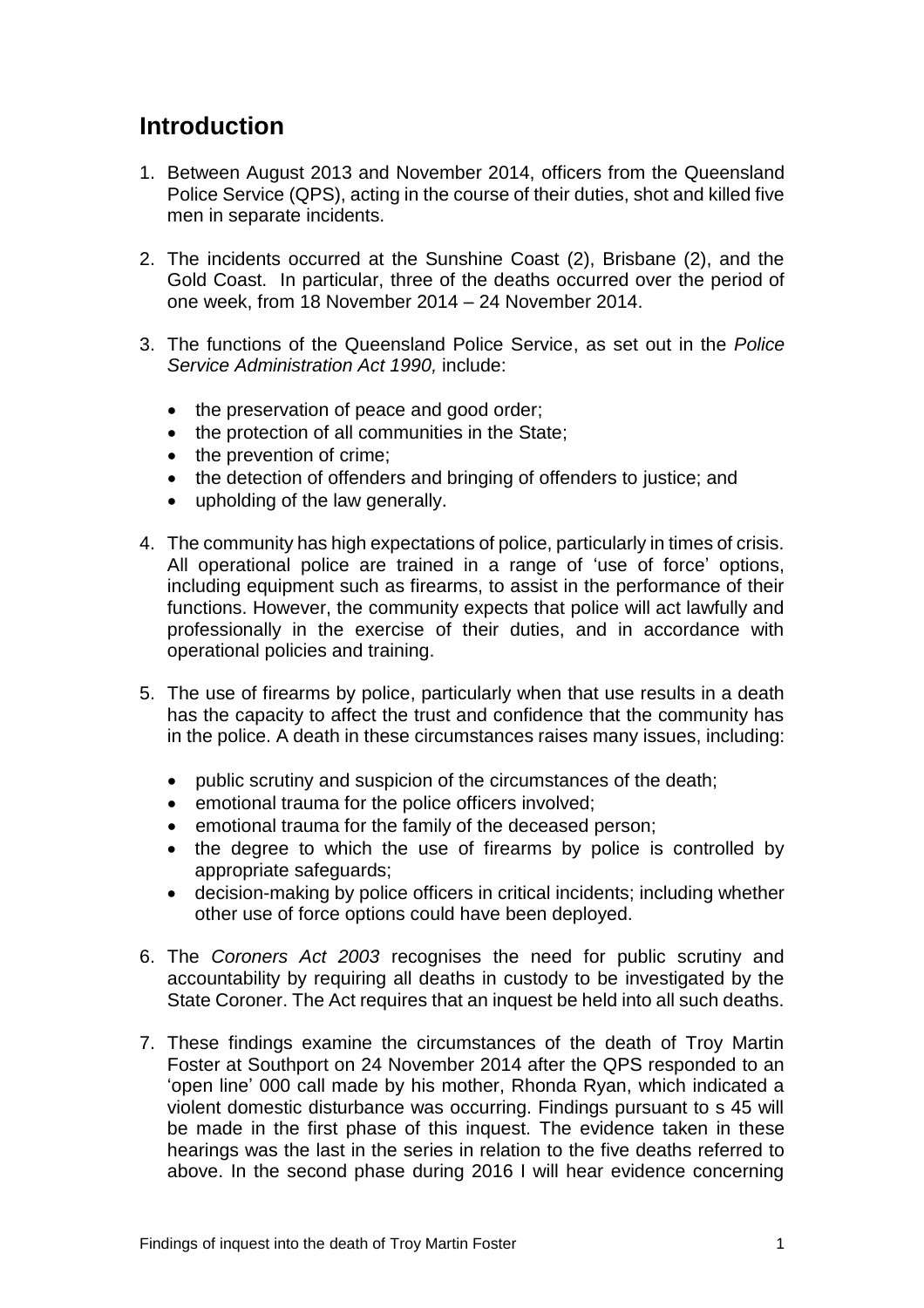what recommendations, if any, should be made to help prevent deaths occurring in similar circumstances in future.

- 8. The full list of issues to be considered as part of the inquest into Mr Foster's death is attached to these findings. These findings do not consider all issues. The findings:
	- confirm the identity of the deceased person, how he died, the place and medical cause of his death;
	- clarify the circumstances leading up to the deaths; and
	- consider the appropriateness of the actions of attending police.

## <span id="page-4-0"></span>**The Inquest**

- 9. Troy Foster's death was reported as a death in custody under the *Coroners Act 2003*. He died while he was trying to avoid being put into custody. In those circumstances an inquest must be held.<sup>1</sup>
- 10.An inquest was held at Southport from 7 10 March 2016. All of the statements, records of interview, photographs and materials gathered during the investigation were tendered at the inquest.
- 11.Senior Counsel Assisting, Mr Keim SC, proposed that all evidence be tendered and that oral evidence be heard from the following witnesses:
	- A/Inspector Anthony Buxton (ESC Investigator)
	- Constable Brad Melville (arresting officer  $-$  EEO<sup>2</sup>);
	- Constable Leanne Hay (arresting officer EEO);
	- Constable Trent King (first response officer);
	- Constable Claire Bibby (first response officer);
	- Senior Constable Nickolas Coleman (back up officer);
	- Sergeant Jane Beare (Police Communications Coordinator);
	- Senior Constable Benjamin Staples (dog squad officer);
	- Senior Constable Lyle Slingsby (dog squad officer); and
	- Senior Constable Nicholas Donald (dog squad officer).
	- Rhonda Ryan (mother);
	- C (niece);
	- Wahleena Saunders (triage nurse);
	- Dana Fox (Mental Health Team nurse); and
	- Carla Ferrari (psychologist).
- 12.I consider that the evidence tendered in addition to the oral evidence heard at the inquest is sufficient for me to make the necessary findings under s 45 of the *Coroners Act 2003*.

<sup>1</sup> *Coroners Act 2003*, s 27(1)(a)(i)

<sup>2</sup> Emergency Examination Order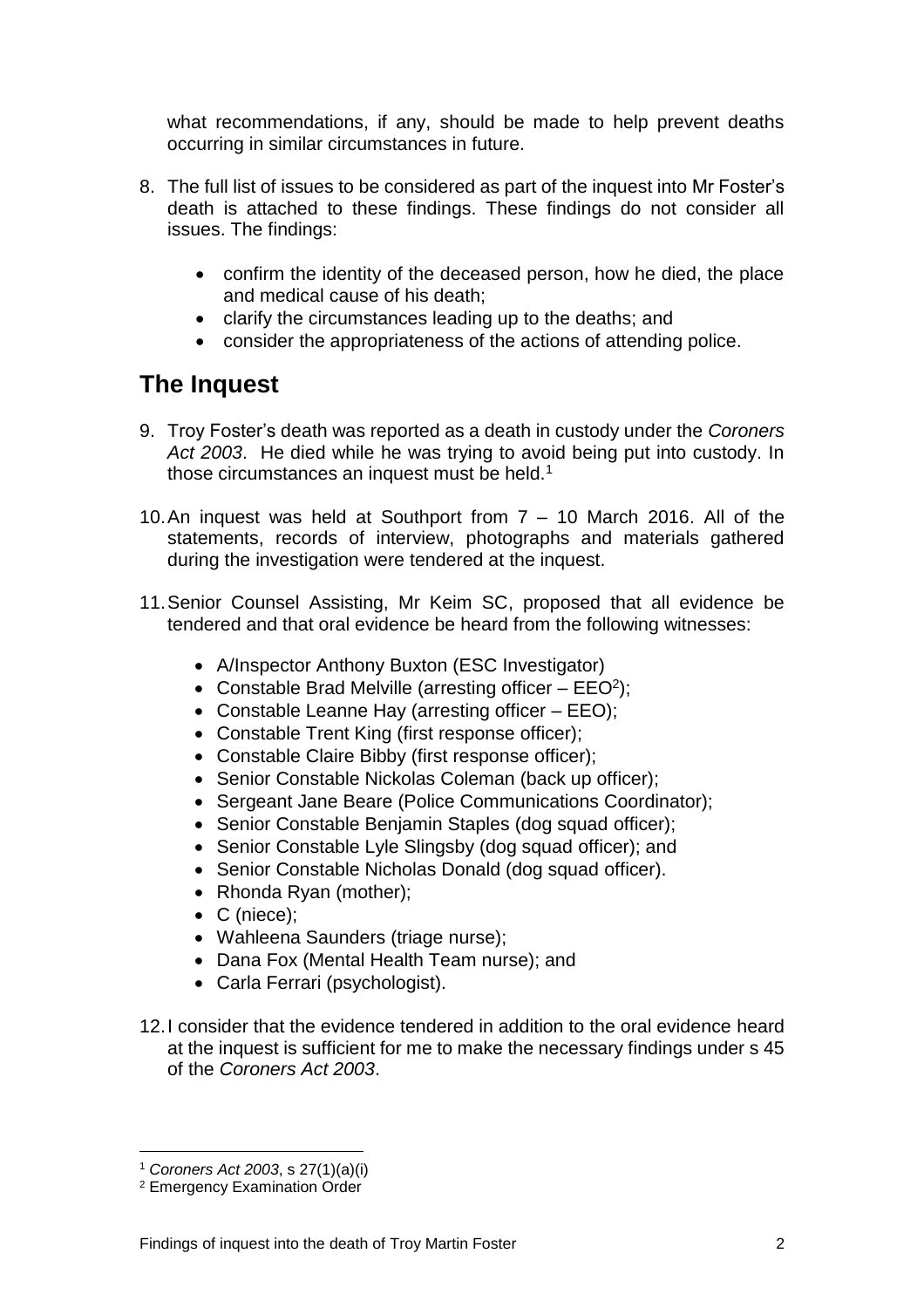## <span id="page-5-0"></span>**The evidence**

#### <span id="page-5-1"></span>*Personal circumstances*

- 13.Troy Martin Foster was 32 years of age at the time of his death. He was born on 13 August 1982 to Rhonda Ryan, and Martin Foster, in Sydney. He was the youngest of five children, having two brothers and two sisters.
- 14.Mr Foster's parents recognised that he had a learning difficulty from an early age. Ms Ryan's evidence at the inquest was that her son could not read or write. She reported various behavioural disorders, such as ADHD. She also said that Mr Foster had temporal lobe epilepsy.
- 15.Mr Foster attended a special school unit for his primary years of education, but his formal education stopped at the age of 12. A neuropsychological assessment in 2009 confirmed previous diagnoses and placed his intellectual impairment in the 'mild' range. $3$  He received a disability pension in his adult years as a consequence of his cognitive functioning.
- 16.Mr Foster had one child, K. However, Mr Foster had little contact with his daughter or K's mother, Kylie.
- 17.In her evidence at the inquest, Rhonda Ryan confirmed that Troy was her youngest child. She said he could be described as a 'mummy's boy'. In an interview with police after his death, she described her son as being very unpredictable and capable of violence when using drugs or alcohol. She said that '*he hated life, he hated people, he couldn't get along with anybody in the long term*.'
- 18.In her evidence at the inquest, Ms Ryan spoke about a Domestic Violence Order, which was made in 2011. This related to a siege incident in Portland, Victoria where Mr Foster had consumed drugs and alcohol. He wanted to see his daughter, and held his mother hostage and assaulted her before police eventually stormed the house.
- 19.On 16 August 2014, Mr Foster was released from prison in Victoria after spending most of the previous three years in custody following an attempted armed robbery and numerous parole breaches. He immediately flew to Queensland to live with his mother and his niece, C, at their residence at 1/29 Nakina Street, Southport.
- 20.Rhonda Ryan's evidence was that Mr Foster's frequent contact with the police began when he was aged 11 years. She alleged that he was assaulted by police at Tweed Heads when he was aged 11. He disliked police intensely and had a number of convictions for assaulting police.

<sup>3</sup> Exhibit C3.4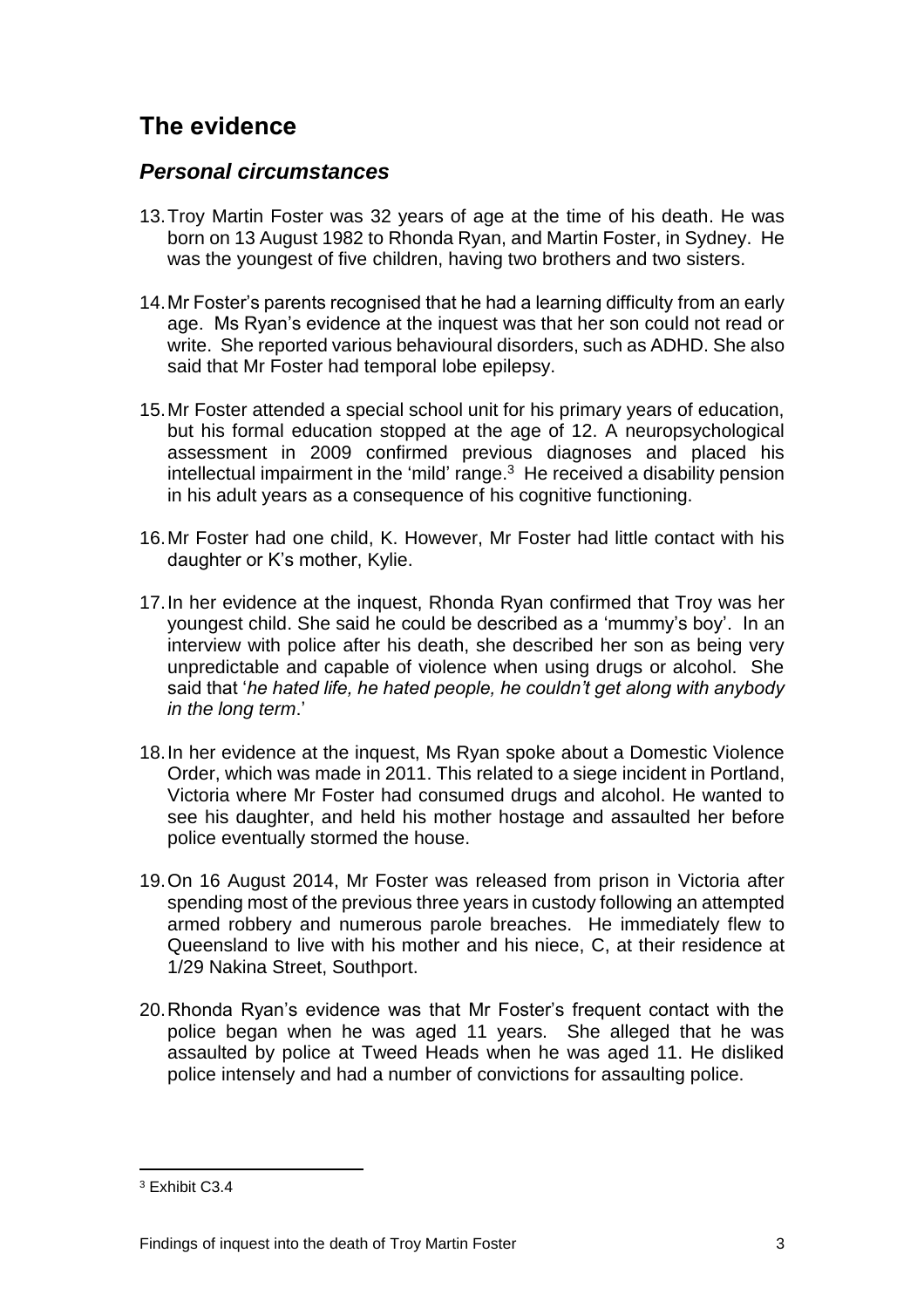21.Rhonda Ryan described a pattern of physical and emotional abuse from her son. She accepted that she resorted to giving in to his demands to appease him, and avoid his unpredictable patterns of violent behaviour. Her evidence was that when he drank alcohol alone or took drugs alone she could reason with him. However, when he mixed alcohol and drugs, he would effectively turn into a 'ticking time bomb waiting to explode'. At the inquest she said 'I couldn't be separated from him but needed intervention to stop the violence'. She said that she 'understood when others turned away' and that she 'would be there for him'.

#### <span id="page-6-0"></span>*Medical history*

- 22.I was provided with a helpful review of Mr Foster's medical history from Dr Jill Reddan, Consultant Psychiatrist, 4 whom I anticipate will be giving evidence at the recommendations phase of the inquest. I have noted her commentary regarding Mr Foster's medical history below.
- 23.Dr Reddan confirmed that Mr Foster had many health, including psychiatric, assessments over the years. Although he had told others that he had schizophrenia, Dr Reddan's opinion was that the history did not support such a diagnosis.
- 24.Mr Foster's criminal offending related to a number of factors including his substance abuse, which was lengthy and entrenched. Quite a lot of his criminal offending appears to have been related to obtaining money to purchase and obtain drugs of various classes. Dr Reddan's view was that due to a combination of factors, Mr Foster remained an impulsive individual prone to regression and acting out, who used violence in an instrumental but also highly affective laden manner.
- 25.Toxicology testing after Mr Foster's death revealed a high level of alcohol (214mg/100mL) as well as methamphetamine; diazepam, clozapine (an antipsychotic), and marijuana derivatives. Dr Reddan's report confirmed that Mr Foster was not prescribed clozapine, which is a drug used to treat treatment resistant psychosis. It is a restricted drug because it has some very significant and very serious potential side effects. Dr Reddan concluded that Mr Foster had to have obtained this drug 'on the street' and there was a chance that Mr Foster did not know what he was taking.
- 26.Dr Reddan's opinion with respect to the toxicology results was that they were consistent with his longitudinal history of serious poly-substance abuse. It also revealed that at the time of his death, Mr Foster was extremely intoxicated with multiple substances, all of which are likely to have had profound emotional, behavioural and cognitive effects.

<sup>4</sup> Exhibit B62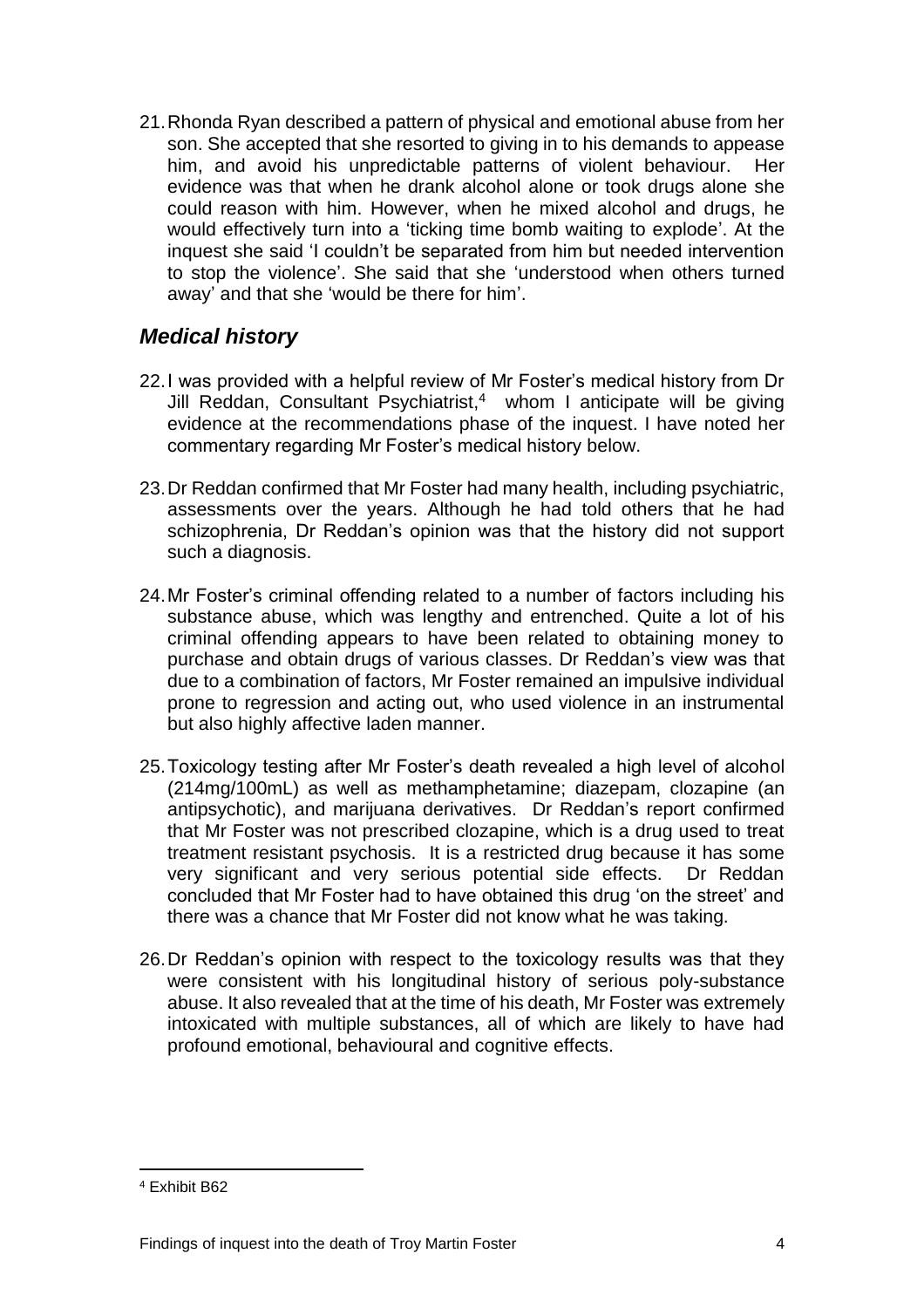#### <span id="page-7-0"></span>*Events leading to the death*

- 27.On 15 November 2014, police were called to a domestic disturbance at Rhonda Ryan's home. Ms Ryan said that she called police after Mr Foster threatened to stab her with a syringe after she refused to help him inject his 'drug of choice'. Mr Foster was punching and smashing walls. Ms Ryan was concerned that C would also be assaulted as Mr Foster resented her presence in the home. As a result, a Protection Order was put in place prohibiting Mr Foster from having contact with his mother or his niece. 5
- 28.Mr Foster subsequently entered into a 12-month lease at a Mudgeeraba caravan park. This park had some notoriety and Ms Ryan's evidence to the inquest was that she did not like her son being there, as she believed that he would associate with other drug dependent persons at the park.
- 29.Ms Ryan had minimal contact from her son after he moved to the caravan park, apart from a call from him seeking food. Mr Foster formed an association with Krista Weston, another resident at the caravan park. In her interview with police, Ms Weston acknowledged that she and Mr Foster had consumed alcohol and drugs together and she had witnessed him injecting methamphetamine. <sup>6</sup>
- 30.Late in the day on 23 November 2014, CCTV footage showed Mr Foster drive off from a 7-Eleven service station at Labrador without paying for fuel. This was not reported to police until the next morning. A/Inspector Buxton confirmed in his evidence that police were not aware of this alleged offence until after Mr Foster's death. I heard evidence from two Constables who were on general duty at Nerang Station at the time, Constable Bradley Melville and Constable Leanne Hay.
- 31.Constables Melville and Hay confirmed various jobs they were called to on the night of 23 November 2014, including an armed robbery that occurred at the Matilda Service Station at Labrador, and further a report made to police of a car crashing into a guardrail at Gaven. I accept that at the time these events were not known to involve Mr Foster.
- 32.In relation to the armed robbery, police received a report from the console operator at the Matilda Service Station, Zeeshan Ali. He said that, at approximately 8:30pm, he was tying his shoelaces when he looked up and saw a male wearing a black 'hoodie', black jeans and a Dracula style Halloween mask holding a knife.
- 33.The male said, *'I will kill you, give me the money!'* The male then took \$500 to \$1500 from the cash register and ran away southbound on Government Road.

<sup>5</sup> Exhibit C21

<sup>6</sup> Exhibit B28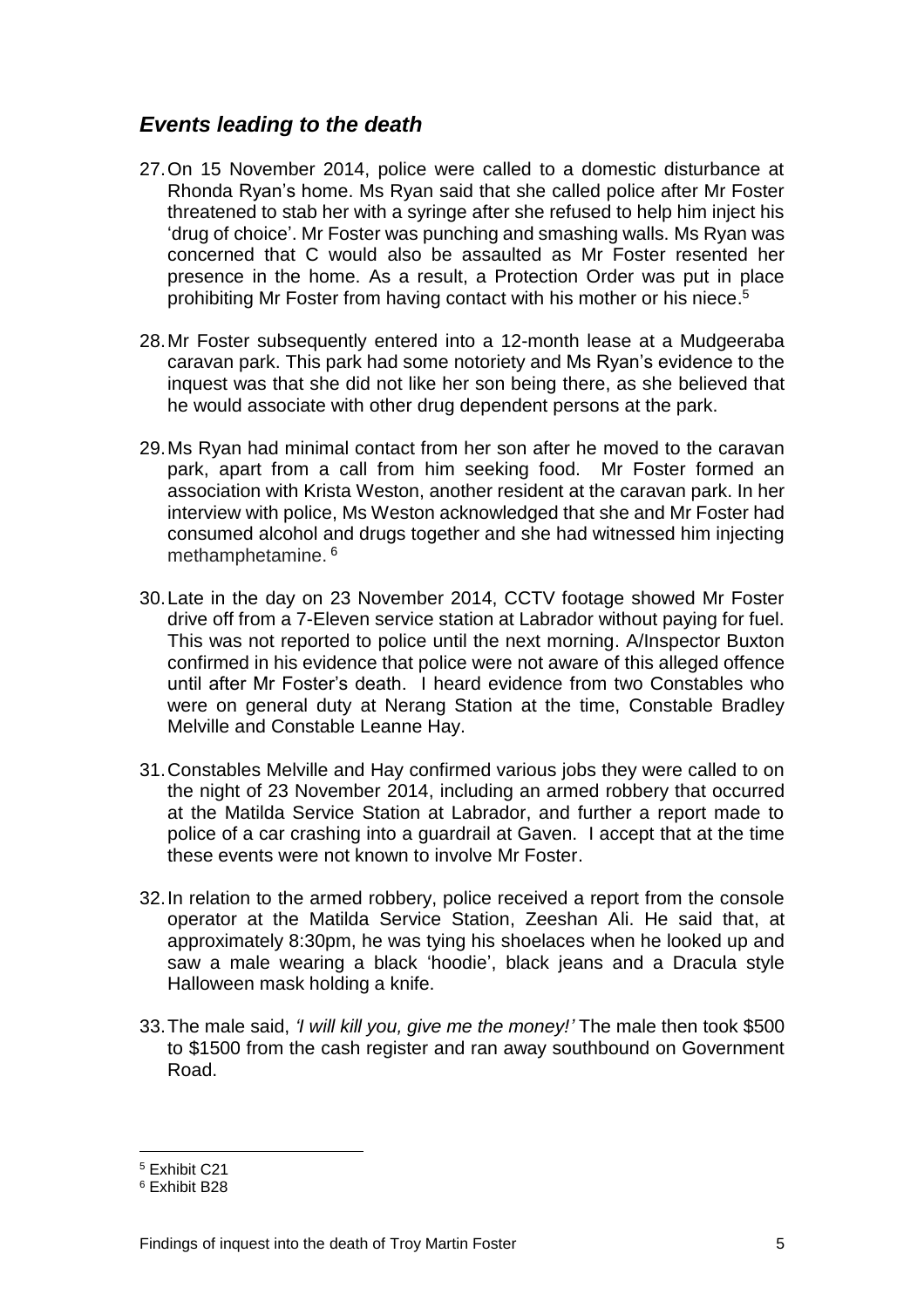34.Patrols by the QPS police helicopter (POLAIR) located a vehicle parked suspiciously near the offence location. The vehicle showed a high heat reading indicating it had recently been driven. A uniformed crew was dispatched to investigate the vehicle and subsequently located Mr Foster's white Toyota Camry with registration number 671LRU in the car park of 191 Government Road, Labrador. The officers believed it was parked suspiciously to enable a 'fast getaway'.

#### <span id="page-8-0"></span>**Emergency Examination Order – Gold Coast University Hospital**

- 35.At 12:11am on Monday 24 November 2014, Ms Ryan made a phone call to 000. Ms Ryan told police that Mr Foster was driving around, totally psychotic, and had been involved in a car crash. Following consultation with Ms Ryan, police caught up with Mr Foster at 1:12am.
- 36.Constables Leanne Hay and Bradley Melville attended and their interaction with Mr Foster was caught on Constable Hay's body worn camera. That footage was tendered at the inquest.<sup>7</sup> The officers are seen to have a conversation with Mr Foster where they relayed to him concerns from Ms Ryan that he had expressed thoughts to kill himself. I heard from Senior Constable Hay that Mr Foster, at least initially, denied these thoughts and said he was all right. However, he then admitted that he had been trying to kill himself in the vehicle. He said he was 'sick of living' and planned to drive over a cliff.
- 37.As a result of that admission, Officers Melville and Hay informed Mr Foster that he was detained under the *Mental Health Act 2000* (MHA). Mr Foster was taken to Gold Coast University Hospital for the purposes of an Emergency Examination Order. Constables Melville and Hay transferred him there and they arrived at about 1:33am.
- 38.Constable Melville then completed the EEO form while Constable Hay stayed with Mr Foster in the triage area. Mr Foster was compliant and was not aggressive at any time. The triage nurse on shift, Wahleena Saunders, then signed the EEO form at 1:45am.<sup>8</sup>
- 39.Officers Hay and Melville left the hospital at 2:15am and returned to the station, where their shift ended at 3:00am. They had no further involvement with Mr Foster. However, Constable Hay passed on information the next day when he heard the call out to Nakina Street over the police radio. She informed the operator that Mr Foster was a suspect in an armed robbery and that he walked out on the EEO. She was transferred to officers at the scene.
- 40.The effect of Ms Saunders signing the EEO was that Mr Foster was, from that time, detained at the hospital pursuant to the MHA. I am satisfied from

<sup>7</sup> Exhibit E15.1

<sup>8</sup> Exhibit C9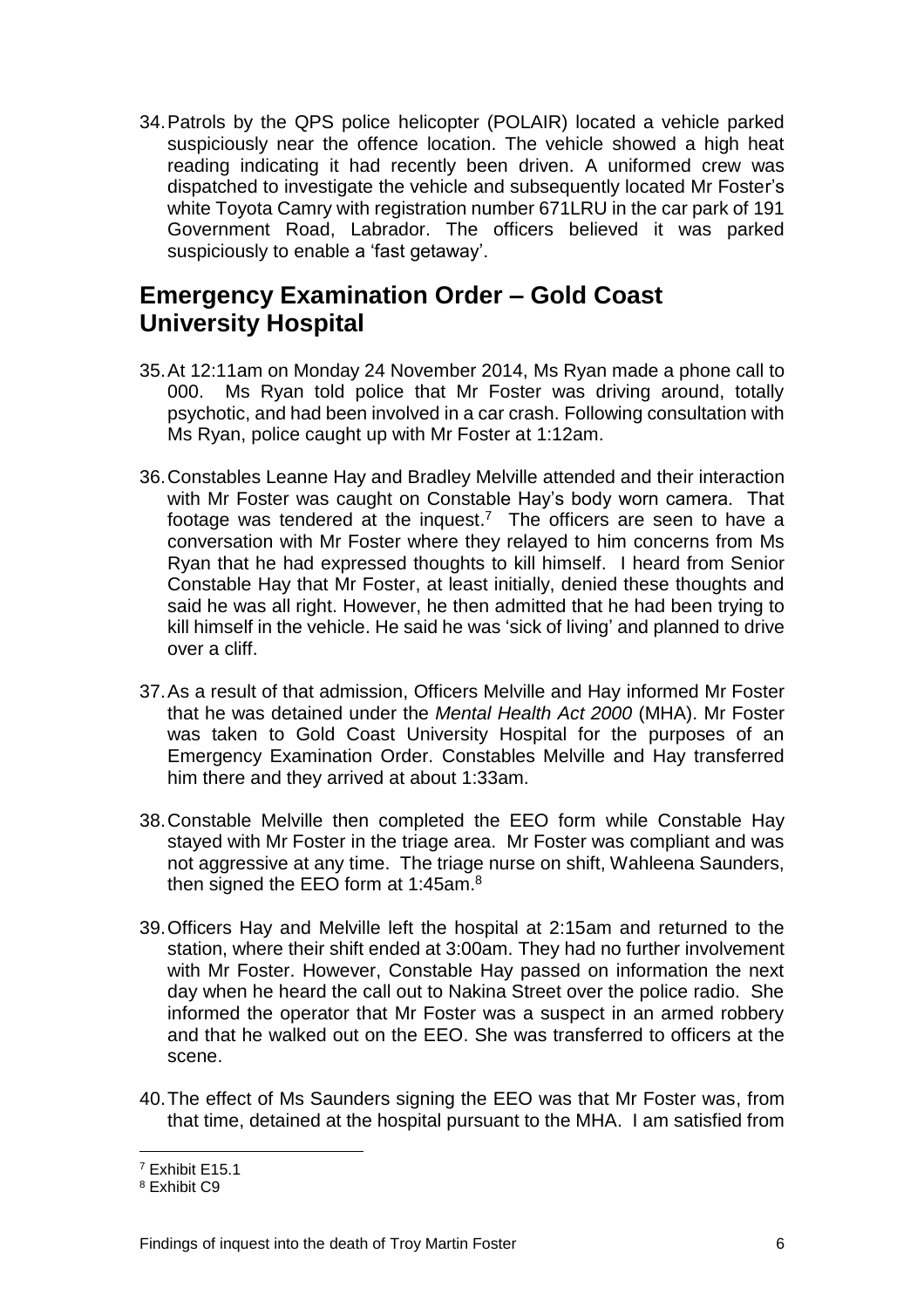the evidence that a psychiatric assessment for an EEO is required to be carried out within 6 hours<sup>9</sup>, after which time a patient is considered to be a voluntary patient.

- 41.The CIMHA extract provides a record of Mr Foster's time at the GCUH. Nurse Saunders' evidence surrounding her completion of a Medical Evaluation Form described a series of 8-10 yes or no questions conducted with Mr Foster, which took about 5 minutes. Ms Saunders recalled that, given Mr Foster had been involved in a motor vehicle accident, she required him to be medically cleared prior to his mental health assessment. Nurse Saunders recalled that Mr Foster was compliant and calm and that he answered all questions openly.
- 42.Nurse Saunders' evidence at the inquest was that there was no need to have security officers present. There were avenues for security to be made available if necessary.
- 43.The completion of the Medical Evaluation Form also required Nurse Saunders to obtain a specimen of breath, and to conduct a set of basic observations. Mr Foster's BAC level was 0.07 and his observations were unremarkable. Nurse Saunders' evidence was that she then informed the Mental Health Liaison Nurse (MHLN) of Mr Foster's presentation under the EEO and that he required assessment. This was the extent of Nurse Saunders' involvement.
- 44.I heard evidence from the relevant MHLN on shift, Ms Dana Fox. She gave evidence of very limited involvement with Mr Foster, and confirmed that Mr Foster would not have been seen with respect to his mental health needs until a medical clearance had been obtained. She confirmed that she had never been informed that such a clearance had been obtained.
- 45.Ms Fox's evidence was that monitoring the timeframe for the EEO was not part of her responsibilities as the MHLN. Ms Fox gave evidence of attending to where Mr Foster was sleeping at one stage, but that was the extent of her interaction with him.
- 46.Officers Melville and Hay remained at the hospital for the duration of Mr Foster's triage assessment with Nurse Saunders. After Mr Foster was allocated a bed (Resus Bed 8) they left the hospital at around 2:15am. Both Officers gave evidence that at the time they left, they were not aware that Mr Foster was a suspect for the armed robbery at Labrador earlier that night.
- 47.The 'Emergency Department Queensland Adult Deterioration Detection System'<sup>10</sup> shows that observations were conducted at 3:10am, 5:00am, 7:45am, 10:00am and 11:00am. At 10:00am, a note is made '*pt not to be D/C home CIB to be contacted prior to this. EPS seeing pt now*.'

<sup>9</sup> *Mental Health Act 2000*, s 36

<sup>10</sup> Exhibit C5.1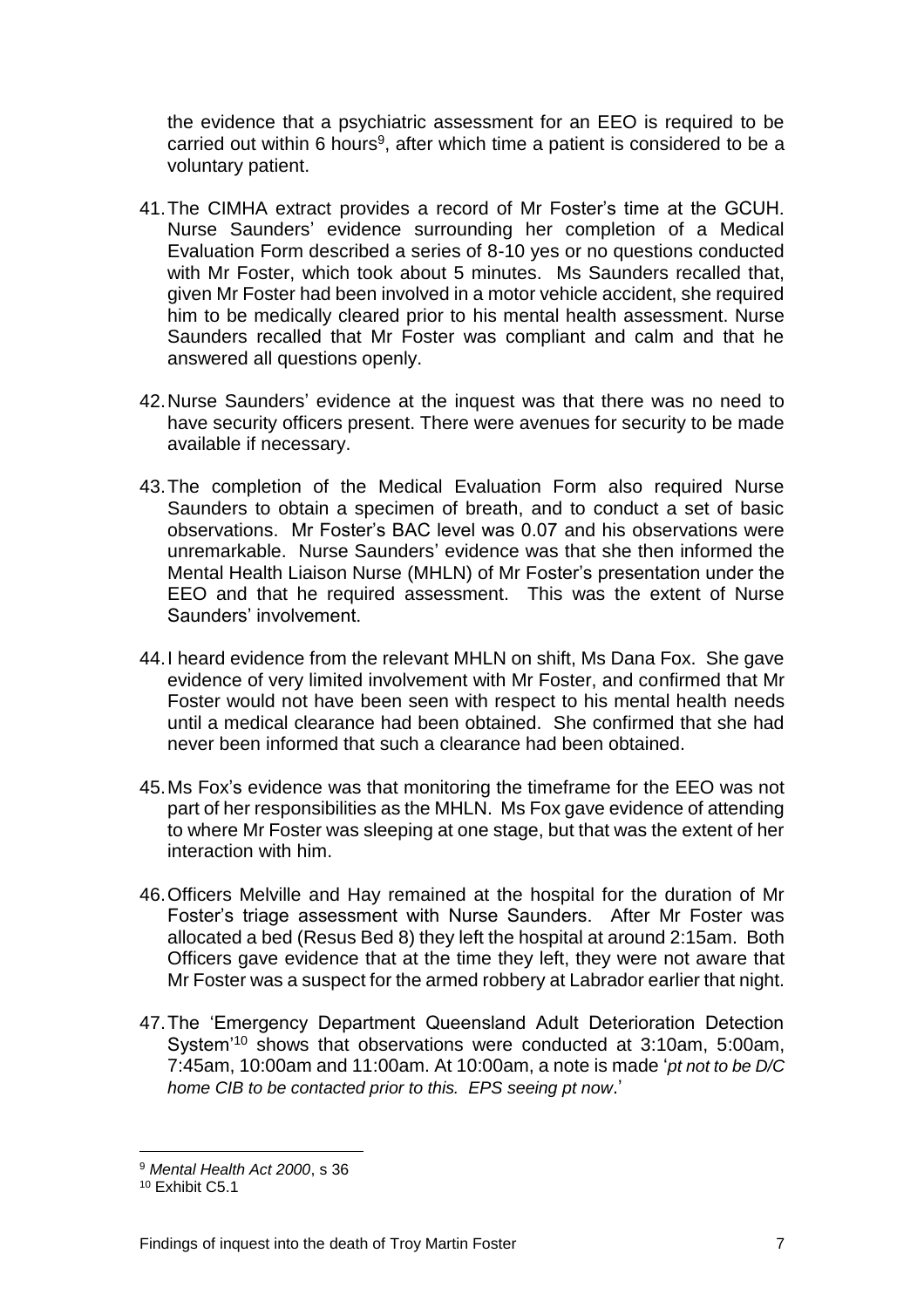48.At 11:00am, a note was made '*pt not in bed. Search of ED nil sign*.' At 7:45am, the time for involuntary assessment had expired. Mr Foster was free to leave the hospital from that point onwards.

## <span id="page-10-0"></span>**Mental Health Assessment**

- 49.Senior Psychologist, Carla Ferrari, gave evidence at the inquest that on the morning of 24 November 2014, she was called in to assist at the hospital shortly after she had arrived at the outpatient clinic at Ashmore. She was asked to assist as an unusually high number of patients required mental health assessments. Ms Ferrari is a registered psychologist with eight years' experience.
- 50.After Ms Ferrari attended at the hospital she spoke with the MHLN on shift and was provided with a handover of the current list of patients waiting to be seen. She reviewed Mr Foster's EEO and Medical Evaluation Form and noted that the timeframe for involuntary assessment had lapsed. However, Mr Foster had been compliant with hospital staff and was engaging during her interaction with him.
- 51.Mr Foster was still asleep, and had to be woken by Ms Ferrari so that she could commence her mental health assessment. The assessment went for about 90 minutes. A copy of that assessment was tendered at the inquest.<sup>11</sup>
- 52.Ms Ferrari recalled in her evidence that she considered Mr Foster to be 'scattered' and it was her opinion that he was displaying indicia consistent with drug use. Mr Foster admitted drug use during the assessment, stating that he used 1.5 points of 'Ice' every day, in addition to cannabis. He told Ms Ferrari that he had crashed the car on purpose to try and kill himself.
- 53.Ms Ferrari asked Mr Foster if he was depressed. He answered that he did not suffer depression but was angry all the time. When asked what he was angry about, Mr Foster said it was mainly due to 'conflict with his family over his drug use and having to go to court and being in and out of jail'. Ms Ferrari gave evidence that she asked Mr Foster directly if he wanted kill himself. Ms Ferrari confirmed that Mr Foster displayed no plan, intent, or ideation to suicide at the time of her assessment.
- 54.Ms Ferrari's opinion was that Mr Foster's issues were not related to mental health but, rather, his lifestyle and personality vulnerabilities stemming from drug use and anti-social behaviour. She concluded that, while there was history of drug-induced psychosis, there was no evidence of a mental illness, insofar as there was no evidence of an 'Axis I disorder', mood disturbance, pervasive psychotic illness or acute psychotic symptoms. Ms Ferrari was of the opinion that drug rehabilitation was the most appropriate course of action for Mr Foster and that he was not at acute risk.

<sup>11</sup> Exhibit C5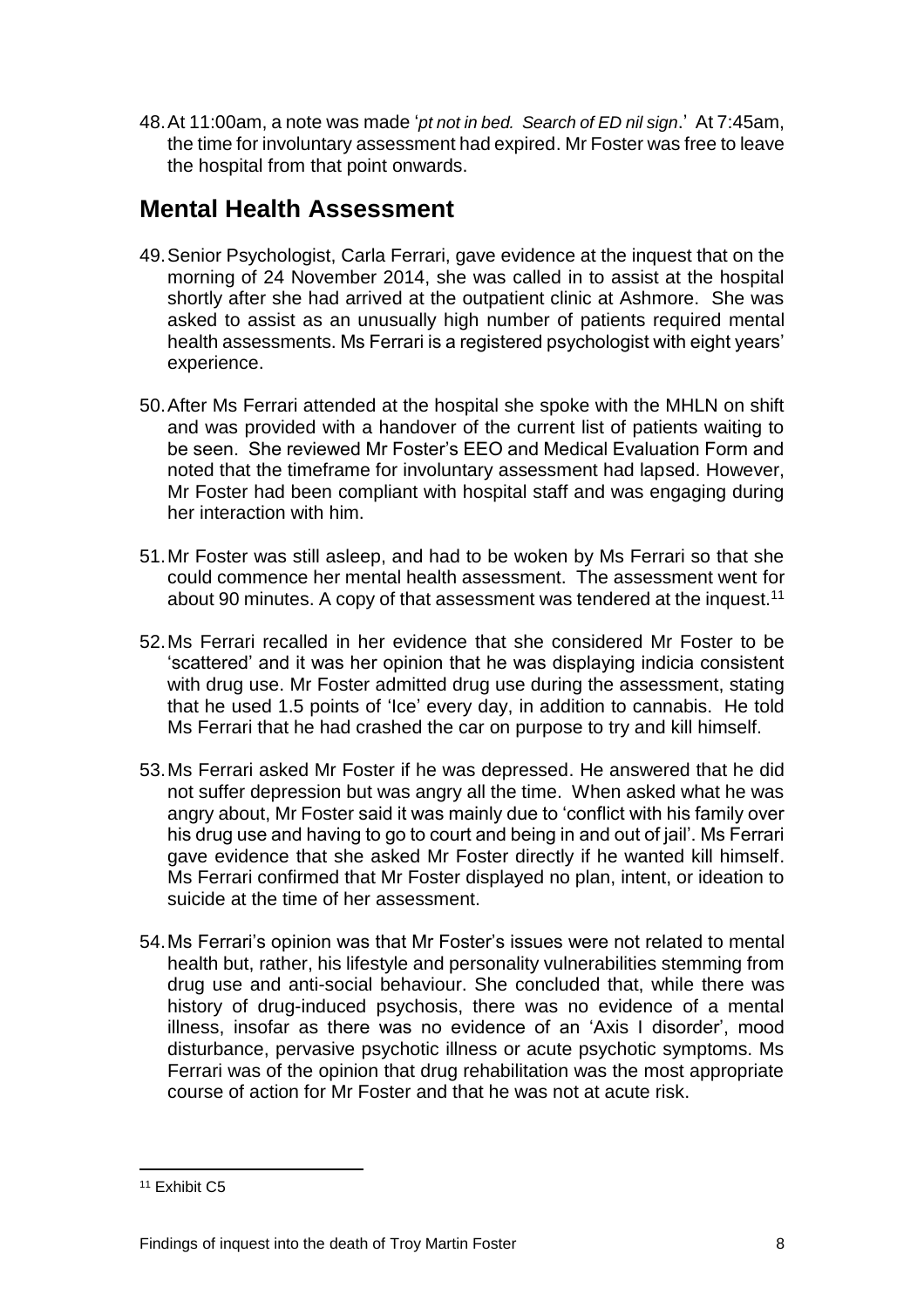- 55.At the end of the assessment, Ms Ferrari informed Mr Foster that he would need to wait to be medically cleared due to the car crash in which he had been involved. Ms Ferrari recalled that she had also mentioned to Mr Foster that the police wanted to speak with him before he left the hospital.
- 56.After assessing Mr Foster, Ms Ferrari also called Ms Ryan to obtain 'collateral' information about Mr Foster to assist with her assessment. Ms Ferrari said that this was her usual practice and helped to either confirm or deny the information provided during the assessment. This phone conversation lasted about fifteen minutes.
- 57.Not long after speaking with Ms Ryan, Ms Ferrari received a phone call from the MHLN asking if she had Mr Foster with her. This was after she had consulted with Dr Rawley about Mr Foster's presentation. It was at this point it was discovered that Mr Foster might have absconded. Ms Ferrari said that at around this time she called police to advise that he would be discharged and to find out what Mr Foster was wanted for. She also passed this on to the MHLN. However, she did not recall which police officer, or which police station she spoke to.
- 58.CCTV footage from the GCUH confirmed that Mr Foster left the hospital at 10:29am.

#### *Events leading up to the shooting*

- 59.Between 11:00am and noon on 24 November 2014, Rhonda Ryan noticed Mr Foster walking from the bus stop near Nakina Street. Earlier that day police had attended at her home wanting to speak to Mr Foster about the armed robbery the previous night. She had also received a call from someone at the hospital informing her that police would be speaking to Mr Foster at the hospital. She had collected his belongings from the caravan park as she anticipated he would be returning to custody.
- 60.Ms Ryan stopped and picked him up. Her evidence was that he looked dirty, unshaven, and had no shoes on. Ms Ryan said to Mr Foster that he could come back to her home and have a shower.
- 61.When asked at the inquest how the domestic and family violence order factored into her decision making, Ms Ryan said that it was intended that Mr Foster simply have a shower, get a change of clothes and then leave. He had agreed to this plan.
- 62.After Mr Foster had a shower, he told his mother that he was hungry and wanted to drink. When Ms Ryan was asked why she complied with this request and gave Mr Foster alcohol, she said that it was not a good idea to refuse her son and it was just easier to go along with what he wanted.
- 63.Mr Foster was drinking from a 700ml bottle of vodka. At first he was mixing the vodka with lemonade, but his drinking escalated such that he started drinking it straight. During the course of the afternoon, Mr Foster consumed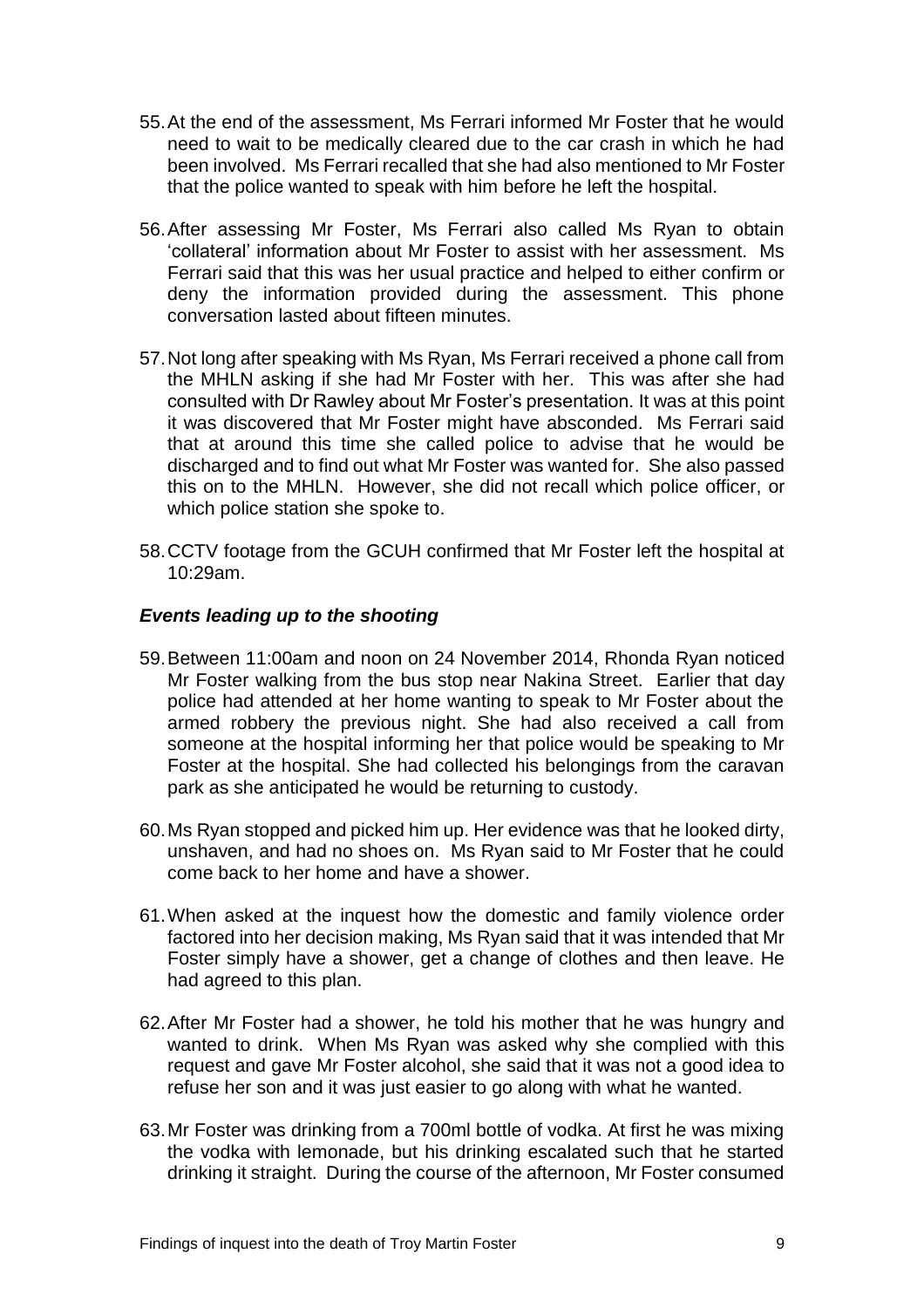almost the entire bottle. Ms Ryan also recalled he was smoking cannabis from a bong.

- 64.At about 4:00pm, Rhonda Ryan and C went to get a pizza and, when they returned, Ms Ryan noticed a marked change in Mr Foster's demeanour. While Ms Ryan was only aware that her son had been consuming alcohol and cannabis, a search of the residence after his death also located a clip seal bag containing what appeared to be amphetamines.<sup>12</sup> The results of the search are consistent with Mr Foster's toxicology results. It is possible that Mr Foster consumed amphetamine while Ms Ryan and C were out getting the pizza, and may explain his change in demeanour after they returned.
- 65.Ms Ryan said that when she asked Mr Foster about the robbery he agreed that he had 'done some wrong things'. He said he wanted to leave and that police would be wanting to speak with him.
- 66.Mr Foster had spoken to his father by telephone and said he was going to go and visit him. He seemed happy about this proposal. However, according to Ms Ryan's evidence he started to get aggressive and wanted the keys to Ms Ryan's car. She said that he wanted to do another robbery, using her car, and told her to say that the car went missing. Ms Ryan would not let him have the car keys, and he proceeded to damage the house by punching and kicking holes in the walls.
- 67.Mr Foster also went into the kitchen and picked up a steak knife, which he stabbed into the wall. It seems Ms Ryan managed to hide at least one knife from him, but he picked up another one, which was shaped like a meat cleaver, some 30cm in length. This was the knife that Mr Foster had with him at the time he was shot by police.<sup>13</sup>
- 68.Mr Foster also engaged in threatening behaviour towards his mother and his niece. At one stage, Mr Foster held a knife to his mother's throat. There was also an incident where both C and Ms Ryan initially thought that Mr Foster had stabbed their pet dog. He had in fact stabbed the couch close to the family dog.
- 69.At one stage C tried to escape down the hallway, but Mr Foster ran after her with the knife. Mr Foster also locked the doors to the residence to prevent anyone from leaving. There were similarities between these events and events that took place in Victoria in 2011, which brought about a protection order against Mr Foster.<sup>14</sup>
- 70.At 6:55pm, Ms Ryan dialled 000 from her mobile phone and left the phone open but hidden on the couch. The 000 call was essentially an 'open line' call. Ms Ryan gave evidence that she did not want her son to know she had called 000.

<sup>12</sup> Exhibit F5, page 98

<sup>13</sup> Exhibit F5, page 11

<sup>14</sup> Exhibit D1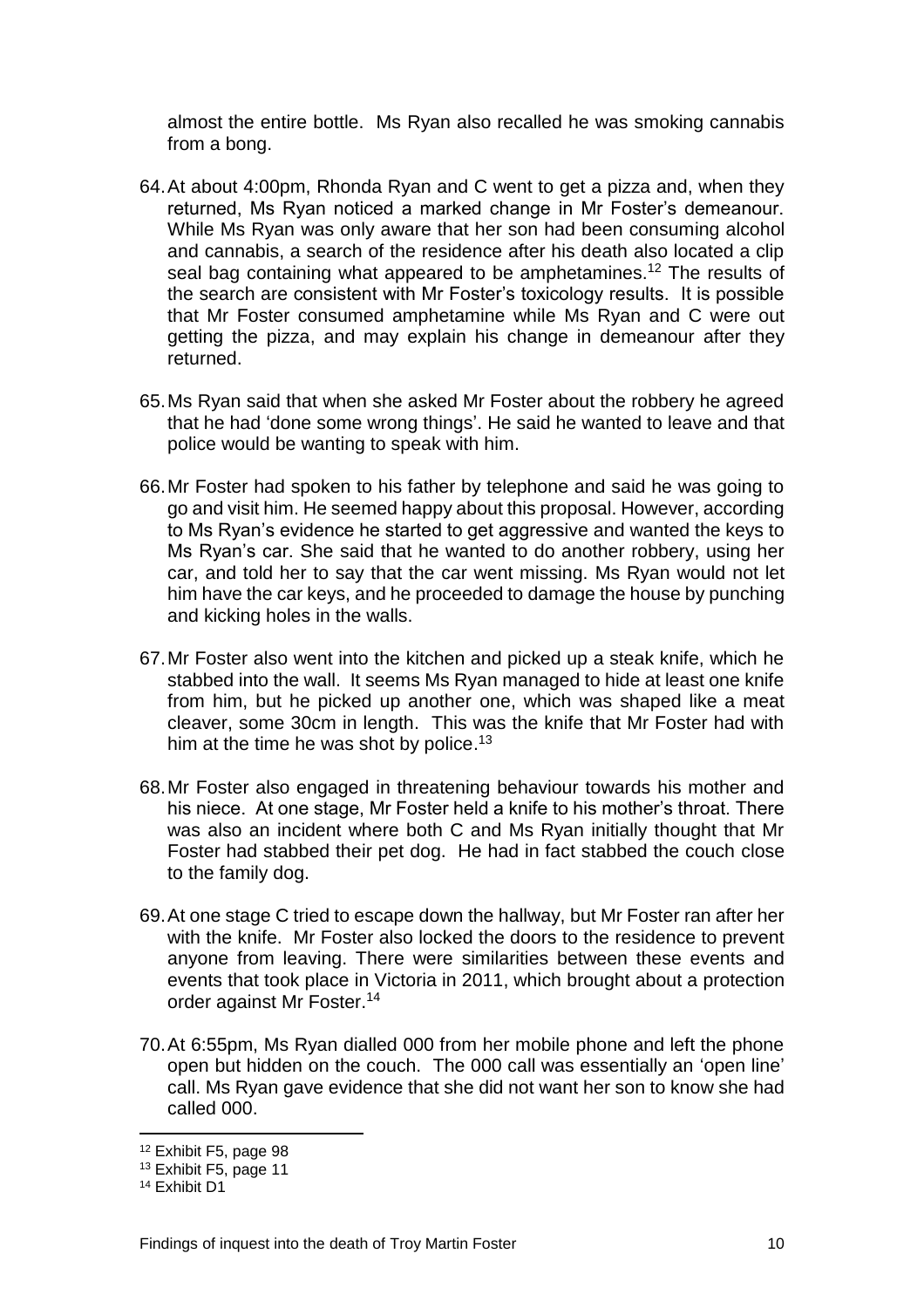- 71. On the tape recording of the 000 call<sup>15</sup>, Ms Ryan is heard to repeat her address a number of times and she mentions that Mr Foster has a knife, has smashed the house up and assaulted her. Mr Foster can be heard repeatedly asking for the car keys, and Ms Ryan can be heard refusing them.
- 72.Sergeant Patricia Hosking, an experienced call taker and Communications Co-ordinator (COMCO) took the call at the Brisbane Police Communications Centre. She was working as a call taker that evening. Sergeant Hosking checked the address and saw the domestic violence history from 15 November 2014 (DFVPO issued) and was able to infer the identities of both the caller and the male at the address.
- 73.The COMCO covering the north Gold Coast area on 24 November 2014, Sergeant Jane Beare, gave evidence at the inquest. Her evidence surrounded the information that was relayed to her by Sergeant Hosking, as well as the direct phone calls being made by Sergeant Hosking to Gold Coast Police Communications to ensure the information was being received.
- 74.At 6:58pm, the job was tasked as a Code 2 priority to a general duties crew, Constables Trent King and Claire Bibby. Both officers gave evidence at the inquest. They were at the Southport station when the call came over the radio. The radio operator on shift was Senior Constable Craig Rudd.
- 75.Senior Constable Nickolas Coleman and his partner, Constable Sarah Davey, were also at the station at the time the call came through. They offered to provide back up to the other officers. Both cars proceeded to the address. Sergeant Hosking continued to update the job card with details she was receiving from Rhonda Ryan's 000 call.
- 76.The audio of the initial job call was replayed to Officers King, Bibby and Coleman during their evidence.<sup>16</sup> It was apparent that the full extent of the information available from that call was not absorbed or heard by those officers.
- 77.The evidence from Sergeant Beare was telling in this regard. She reported that she constantly receives calls from general duties crews asking for significant information, such as the job address, after it has been relayed over the radio many times. I agree with Counsel Assisting that this raises an issue as to how best to disseminate significant information to general duties crews.
- 78.Constable Davey was wearing a body worn camera, which captures the approach to the residence, the meeting at the nearby child care centre, and the immediate aftermath of the shooting. While this was helpful in many

<sup>15</sup> Exhibit E28.5

<sup>16</sup> Exhibit E40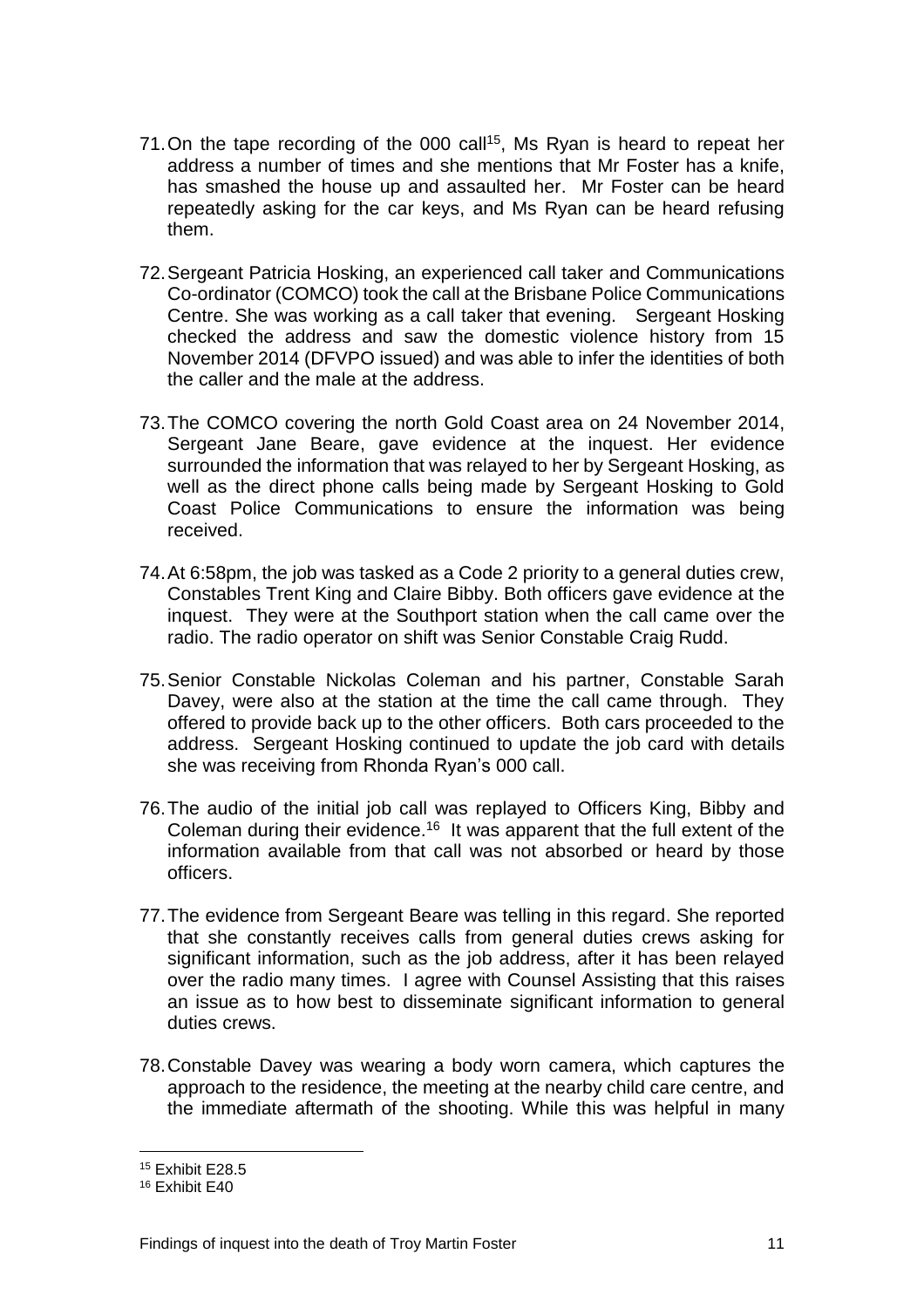respects, the experience from earlier inquests suggests that the same technology worn by the officers who discharged their guns would have been of much greater assistance in resolving conflicts of evidence. The parts of Ms Davey's video up until shortly after shots were discharged were played during the hearing.

- 79.Sergeant Beare was continuing to monitor updates coming from Sergeant Hosking and the 000 call. She was concerned about the escalating violence and the fact that Mr Foster was wanted for the armed hold up at the Matilda service station from the previous night. Sergeant Beare knew that dog squad officers were on a training night in the vicinity, as she had already used Senior Constable Nicholas Donald for a job earlier that day.
- 80.Sergeant Beare phoned the District Duty Officer, Senior Sergeant Chris Hurley. He agreed that the uniformed crews already tasked were relatively junior and the dog squad officers should support them. Coincidentally, three members of the Gold Coast dog squad were on a meal break at Ashmore when Senior Constable Lyle Slingsby received a call on his mobile phone from the COMCO. Senior Constable Slingsby was in company with Senior Constables Benjamin Staples and Nicholas Donald.
- 81.I heard from each of the dog squad officers at the inquest. Their recollection of the initial job details was also very limited. They each did not recall being told that Mr Foster was armed with a knife, the nature of the relationship between Mr Foster and his mother, or details of the persons involved in the disturbance they were to attend. There was also an impression that general duties crews were attending the job location rather than standing by, waiting for the arrival of the dog squad.
- 82.The three dog squad officers began to proceed to the address, which was only minutes away, in their separate vehicles with their dogs in a form of convoy. Shortly after 7:00pm, all four junior officers had arrived at a nearby childcare centre (150m away from the residence at 29 Nakina St) to plan their approach to the incident. During this meeting those officers were contacted by telephone and were advised to wait until the dog squad arrived.
- 83.It was decided that Senior Constable Coleman and Constable Davey (who were in an unmarked police car) would conduct a drive by of the address with two objectives. First, to get eyes on the address and attempt to establish an idea of what was occurring. Second, to park at the other end of the street and establish a cordon to prevent any offender from fleeing the area.
- 84.I heard evidence from Rhonda Ryan and C that Mr Foster had made his way outside, and Ms Ryan was going to try and coax him to go to a friend's house. They made their way out of the front door and down the driveway, and Mr Foster was seen to fall a number of times as he was walking down the driveway. He fell into palm trees on the left of the driveway as he walked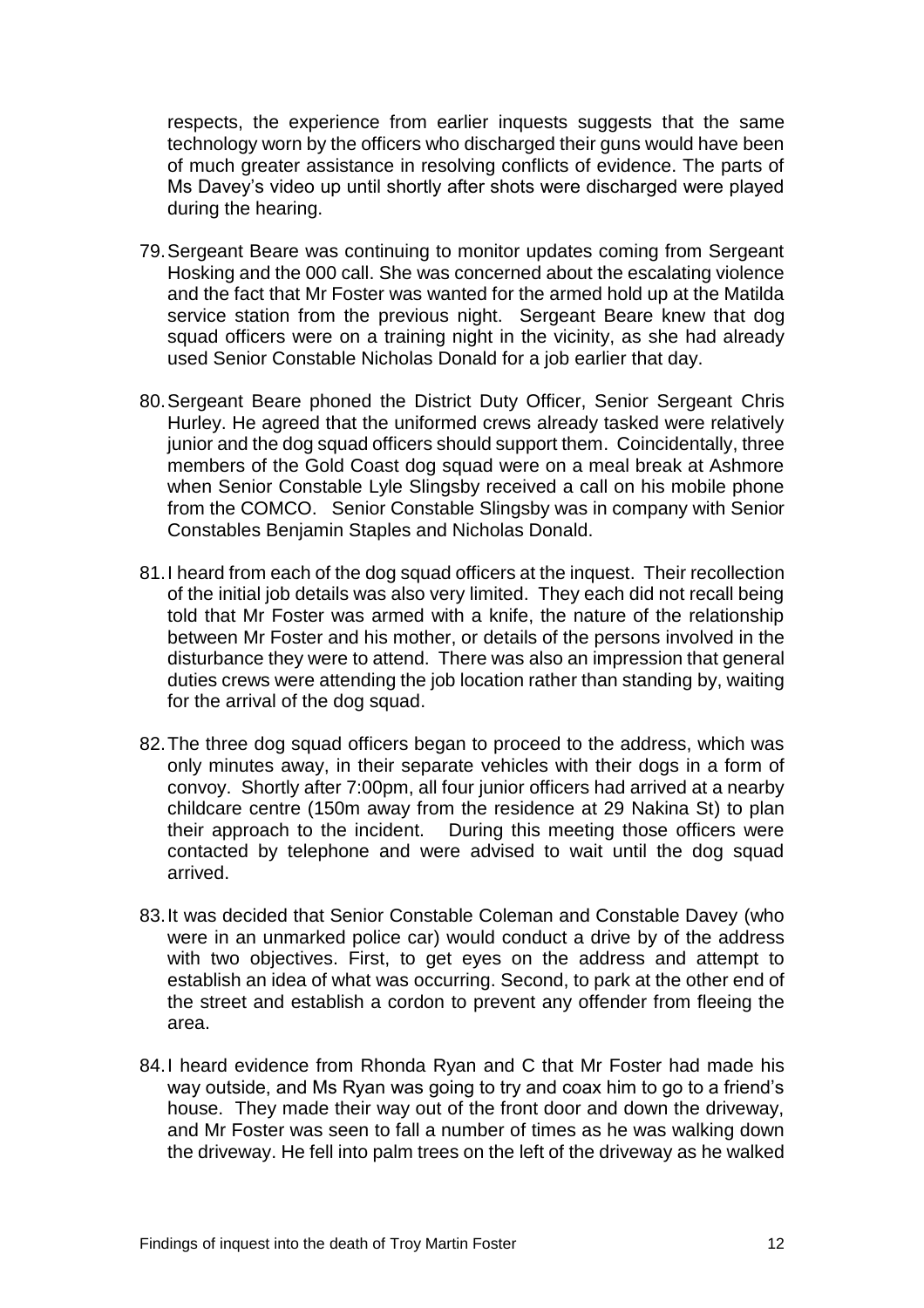to the street, and again at the bottom of the driveway towards the right hand side.

- 85.The evidence from Rhonda Ryan and C was that Mr Foster was very drunk and was falling over his own feet. He was in possession of the meat cleaver and his mobile phone. They observed the unmarked police car drive past. Mr Foster remarked that it was 'the cops' while Ms Ryan thought the car was visiting another house, and tried to reassure Mr Foster to this effect.
- 86.At approximately 7:15pm, Senior Constable Coleman provided a transmission over the police radio that he and Constable Davey had driven past the address and had observed what they believed to be an assault taking place between two persons on the driveway of the residence.
- 87.His evidence at the inquest was that he assumed the larger person was male, and the smaller person was a female. He conceded that he could not see very well as the area was poorly lit. He could not see a knife and could not provide any further detail of the assault. He saw movements that were erratic and the situation did not seem calm – he was observing an altercation.
- 88.However, Senior Constable Coleman said that he was happy to wait for the dog squad because in his experience police dogs have a very powerful impact on offenders, and dog squad officers are highly skilled in handling challenging situations.
- 89.Senior Constable Staples heard this update from a stationary position in the southern part of Nakina Street. His reaction was to move forward straight to the address and Senior Constable Donald, who had left his vehicle, got into the passenger side of Officer Staples' vehicle.
- 90.In his evidence at the inquest Senior Constable Staples said that the information about an assault between a male and a female was enough to warrant immediate police action and this prompted his decision to move in. However, the general duties crews were not informed that the dog squad officers were going to the address. Constables Bibby and King saw the dog squad car drive past them, and they followed Senior Constable Staples' car to the address.
- 91.Senior Constable Slingsby (who had been following officers Staples and Donald) had been cut off on the way to the address by another vehicle. As a consequence, he was a couple of seconds behind his colleagues, and was not involved in the initial interaction at the location. He arrived just as the shots were fired.
- 92.The evidence of the police officers, apart from Officers Staples and Donald, was that they arrived at the address either as the shots were being fired, or a couple of seconds afterwards. The only direct evidence relating to the shooting was from Officers Staples and Donald, Rhonda Ryan and C.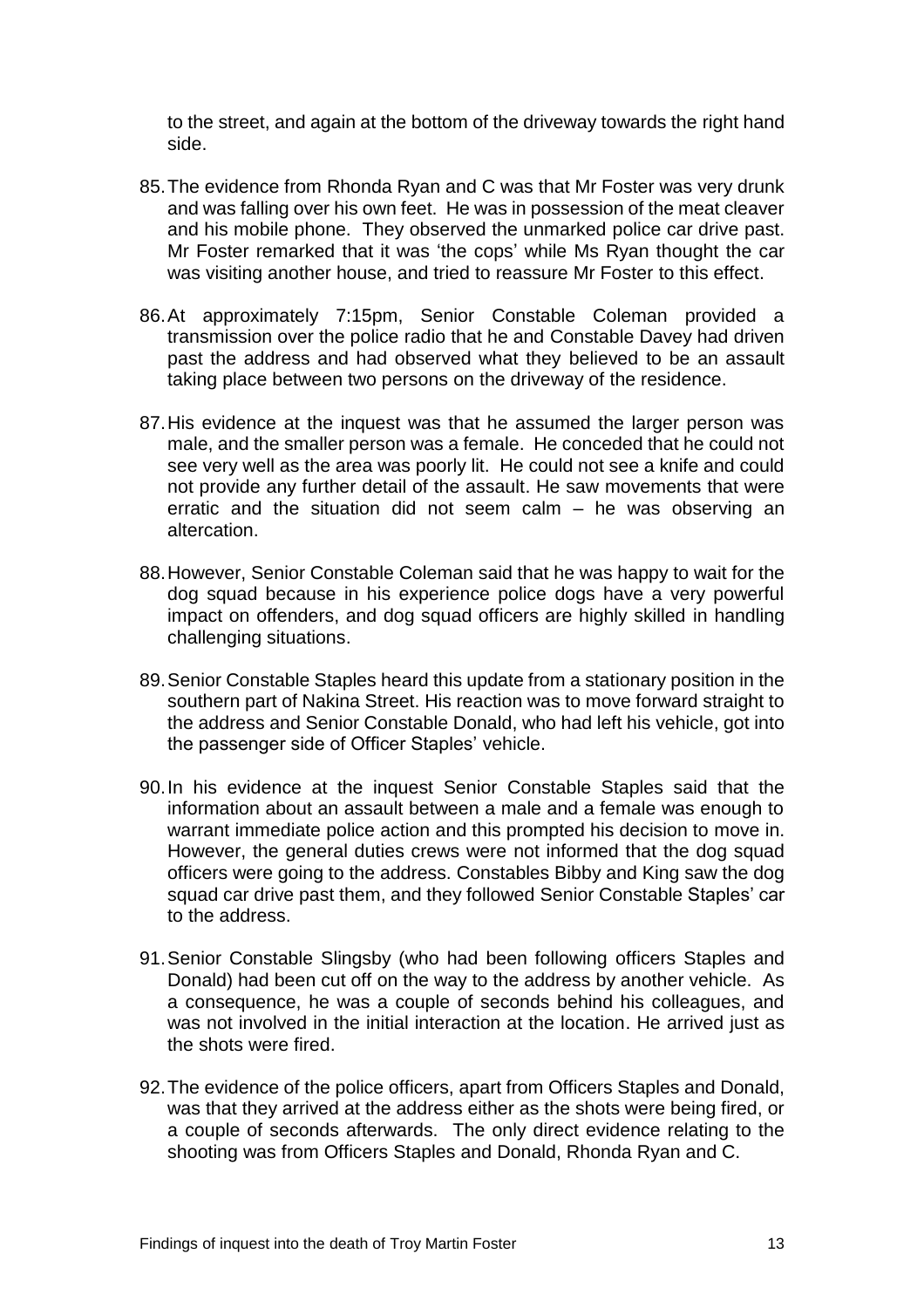- 93.As Officer Staples approached the house, he could see a male, and two females (whom he now knows to be Mr Foster, C and Rhonda Ryan) on the driveway. Officer Staples started to turn to his right in order to get his dog, Blitz, out of the back of his vehicle. However, almost immediately, he heard Officer Donald yell 'knife'.
- 94.The evidence indicates that as Officer Staples had momentarily turned, Officer Donald had seen Mr Foster (who had been laying down on his back on the bottom of the driveway) stand up. Officer Donald had called out to identify himself as a police officer, when he saw Mr Foster reach back down to the ground and pick up the meat cleaver with his right hand. He described it as a '25cm kitchen knife'.
- 95.After Officer Donald yelled 'knife', Officer Staples' attention was drawn back to the residence and he had started to approach the driveway with Officer Donald. Both officers had their firearms drawn. Officer Staples saw that Mr Foster had the knife in his right hand and was walking up the driveway towards Rhonda Ryan and C.
- 96.Officer Staples' evidence was that he shadowed Mr Foster up the driveway, as he thought Mr Foster was either going to harm Rhonda Ryan, or try and get inside the house. The officers did not know whether there was anyone in the house who was unaccounted for. Officer Staples wanted to maintain triangulation between the women and Mr Foster.
- 97.While Senior Constable Staples had the impression that Mr Foster had not formed any immediate intention to hurt Rhonda Ryan, Senior Constable Donald was more concerned. This may be explained by the fact that Senior Constable Staples had a better view of Mr Foster's face and was able to gauge his expressions.
- 98.Senior Constable Donald said that he heard Rhonda Ryan repeatedly saying 'No' to Mr Foster. He said both women appeared petrified and he was concerned about their safety.
- 99.In contrast, both officers were able to see Mr Foster's markedly changed attitude when he turned his focus more directly to the police officers.
- 100.Officer Staples had managed to position himself between Mr Foster and Rhonda Ryan. Officer Staples recalled that he was close to the top of the driveway at this point and Ms Ryan was to his right. As Mr Foster was walking up the driveway, he was holding the knife in a low position and moving it slightly in repetitive movements.
- 101.I accept that Officer Donald and Officer Staples were both calling on Mr Foster to drop the knife, or drop the weapon. Their repeated calls to drop the knife were confirmed by Ms Ryan and C.
- 102.Mr Foster did not respond to any of the calls to drop the knife. The evidence from both officers was to the effect that it was as if they were not there.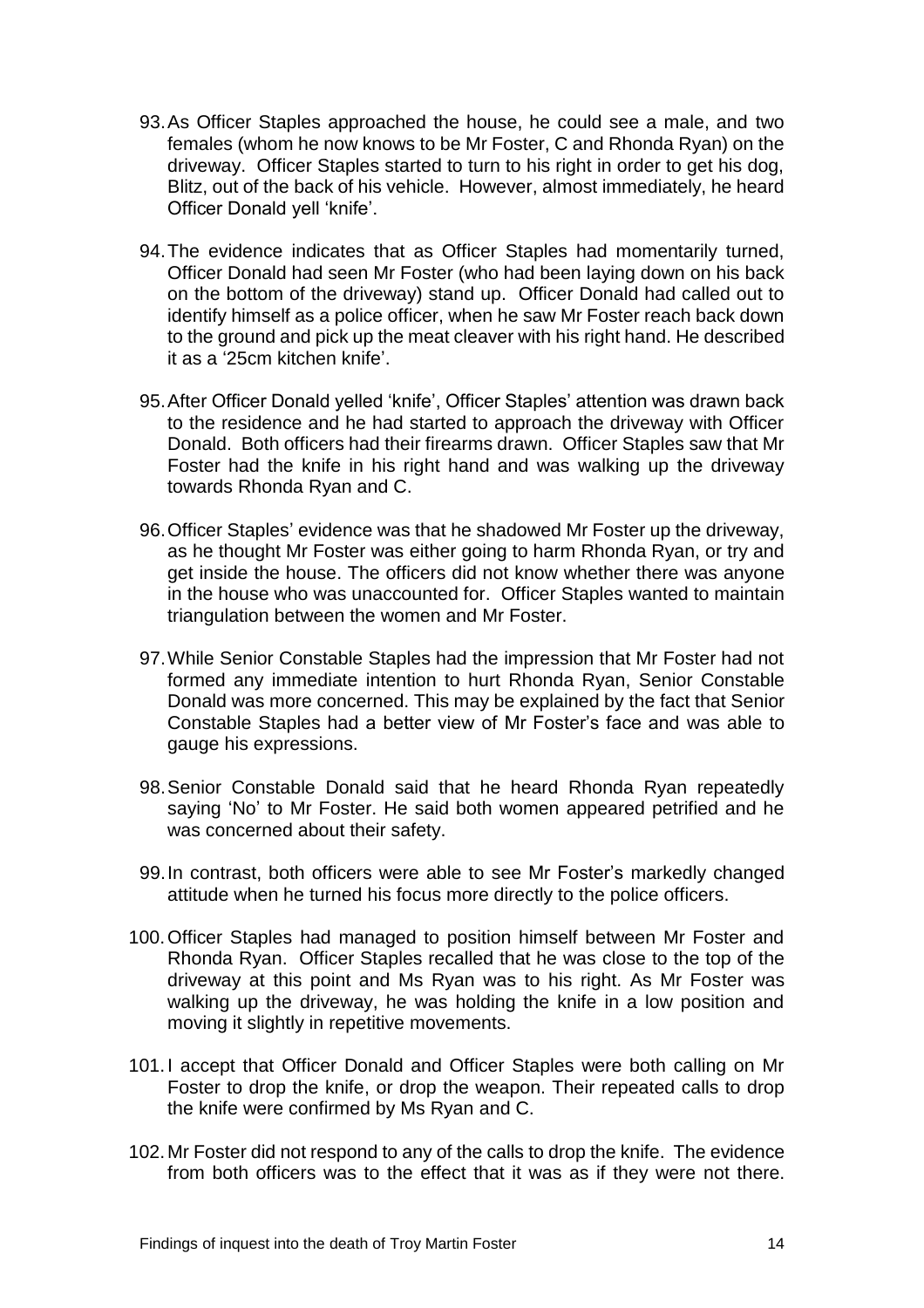Officer Donald's evidence was that Mr Foster stopped, and angled his body to look at Officer Staples.

- 103.Officer Staples confirmed that Mr Foster's demeanour changed at this point. Officer Staples said that his light source was focused on Mr Foster's eyes, and he described Mr Foster's face as having a look of malevolence. His eyes were wide and he 'just looked evil'. Officer Staples' evidence was that at this point he thought Mr Foster intended to do something to him.
- 104.I heard from both Officers that Mr Foster turned to face Officer Donald directly. Officer Donald was further down the driveway. Officer Donald's evidence was that it was as if Mr Foster was looking straight through him. He described a look of 'pure hatred' that he had not seen in his eight years as a police officer.
- 105.There was considerable consistency, but some differences, between the recollections of the two police officers with respect to the events immediately before the discharge of the weapon.
- 106.Senior Constable Donald described at the inquest how Mr Foster took two 'purposeful steps' toward him. Senior Constable Staples recalled only one step to his colleague that was equally purposeful – a 'charging motion'.
- 107.Both officers described the knife as raised to shoulder or chest level with the blade facing Constable Donald. Senior Constable Staples described Mr Foster as pushing his right arm with the knife fully forward as he stepped.
- 108.Senior Constable Donald recalled the elbow still bent and the knife only partially thrust forward. Senior Constable Donald stated that Mr Foster had planted his foot after the second step when Officer Donald discharged his firearm. Ballistics evidence indicated that he fired four shots.
- 109.Simultaneously, Senior Constable Staples discharged his firearm, in his evidence, at the end of the single step towards Senior Constable Donald. He fired a string of three shots. Senior Constable Donald estimated that Mr Foster was approximately 3m away from him while Officer Staples estimated it was about 5m.
- 110.The evidence of both officers was that they were afraid for Senior Constable Donald's life at the point they discharged their weapons. Senior Constable Staples said that he was trained to fire his weapon until the threat was stopped. It was the only use of force option available when confronted with death or grievous bodily harm. In this case Mr Foster had presented an edged weapon and it was necessary to shoot him to protect Senior Constable Donald.
- 111.Senior Constable Donald said that he had formed the view that Mr Foster was going to stab him and that he was in fear of his life. He said that no other use of force options were available in those circumstances.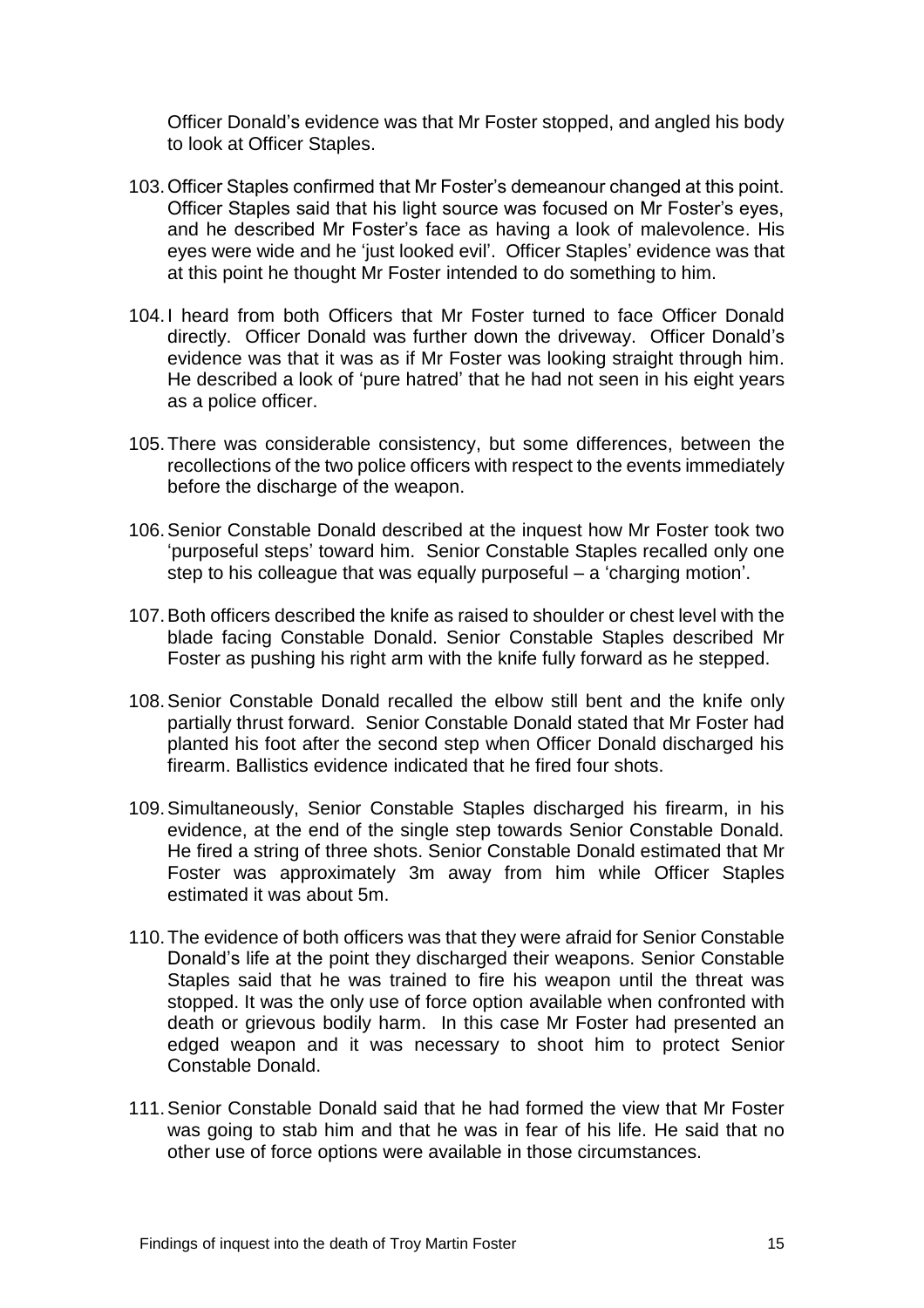- 112.The body worn camera footage from Constable Davey records the audio of Officers Staples and Donald calling on Mr Foster to drop the knife as well as faintly recording the shots being fired.
- 113.Mr Foster fell to the ground and ended up on his back with his head facing down the slope of the driveway. The knife was still in his hand as he fell but ended up a short distance away from his left side. The officers continued to train their guns on Mr Foster. It is not exactly clear who picked up the knife but it was retrieved and general duties officer, Constable King, was given the responsibility to secure it in the back of a police car. Constable King also helped by providing gloves and looking for an airway device to assist with CPR.
- 114.Senior Constable Donald placed a handcuff on Mr Foster's left hand in order to apply push/pull methods to secure Mr Foster's compliance. Senior Constable Slingsby did a pat down search for further weapons.
- 115.In his interview with investigating police, Senior Constable Slingsby indicates that, in doing that search, he pulled Mr Foster's pants slightly to check for weapons. He indicated in oral evidence that it was more a matter of pulling the waistband out slightly.
- 116.This action may have explained C's evidence that police officers pulled Mr Foster's pants down after the shooting occurred. Officers Staples, Donald and Slingsby realised quickly that the need to administer first aid was a priority and resuscitation efforts commenced.
- 117.The documentary records show that at 7:18pm, the QAS was called. At about the same time, the District Duty Officer, Senior Sergeant Chris Hurley and the Regional Duty Officer, Inspector Tracey Dale, were informed of the shooting.
- 118.Mr Foster was pulled upwards so he lay across the driveway to enable first aid to be applied by the officers. Senior Constable Slingsby commenced compressions and Senior Constable Donald attended to making sure that Mr Foster's airway was clear. Constable Slingsby continued to provide assistance for a considerable time after the arrival of QAS officers. When he stopped compressions, he was relieved by another police officer who had attended the scene.
- 119.Mr Foster was declared deceased at 7:48pm. Senior Constable Slingsby remained in attendance until that point. The evidence of Senior Constable Staples' and others at the scene suggests he was involved in giving clear directions in the period immediately after the incident to ensure that the scene was preserved, and that first aid could be administered without interruption.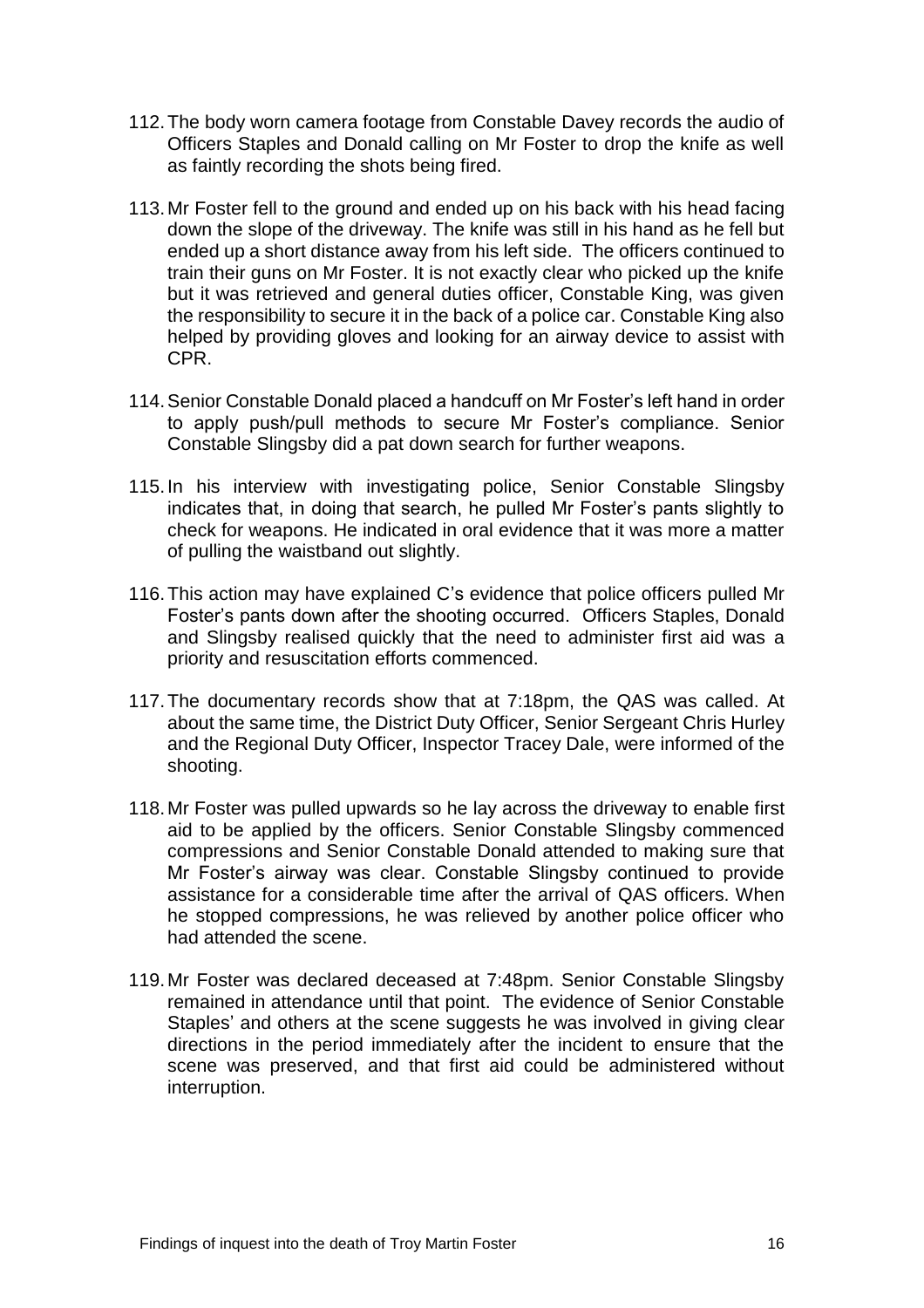#### *Evidence of Rhonda Ryan and C*

- 120.The evidence of Ms Ryan and C was consistent with much of the evidence of officers Staples and Donald. However, there was a significant difference concerning Mr Foster's last steps, whether he spoke and what was said.
- 121.Ms Ryan confirmed that police told Mr Foster to put the weapon down at least three times.
- 122.There was also evidence from Rhonda Ryan that police pushed her to the ground before the shots were fired. C also indicated that immediately after the shots were fired she went and stood over Mr Foster. The officers' evidence did not accord with this.
- 123.The lighting was poor at the time of the incident. However, it is not considered that this contributed to the differences in recollection. There was no street lighting close by. Any house lighting was far away and offered little assistance. Rhonda Ryan and C recalled that headlights from the police vehicle at the base of the driveway made it easier to see. Officers Staples, Donald and Slingsby and C appeared to be able to see fairly well over the short distances they were observing.
- 124.One matter of apparent discrepancy is that Ms Ryan and C had observed Mr Foster being significantly affected by alcohol and falling over repeatedly. The officers varied in their appreciation of this fact from when they arrived. On their evidence Mr Foster appeared not to have stumbled, although whether his final fatal step or steps were in fact a stumble was in issue at the inquest.
- 125.There was no medical evidence on this subject. However, I agree with the suggestion of Counsel Assisting that the adrenalin associated with the arrival of police and their subsequent commands may have overcome the effect of alcohol to an extent, and for the short time, in which events occurred.
- 126.Ms Ryan's evidence was that, prior to the shots being fired, a person she presumed to be a police officer physically forced her to the ground. Senior Constable Staples was quite clear in his evidence that Rhonda Ryan was approximately one metre to his right and slightly further up the driveway. He did not recall any physical contact as both his hands were on his weapon. It is likely that he would have remembered if he had engaged in a forceful way with a bystander while focussing his firearm on the source of a lethal threat.
- 127.No other person observed this pushing to the ground or saw Ms Ryan on the ground until after the incident. She was, however, observed to collapse to the ground afterwards. Ms Davey's videotape also shows that officers both supported Rhonda Ryan and C and prevented them from going back to the area where officers were administering first aid.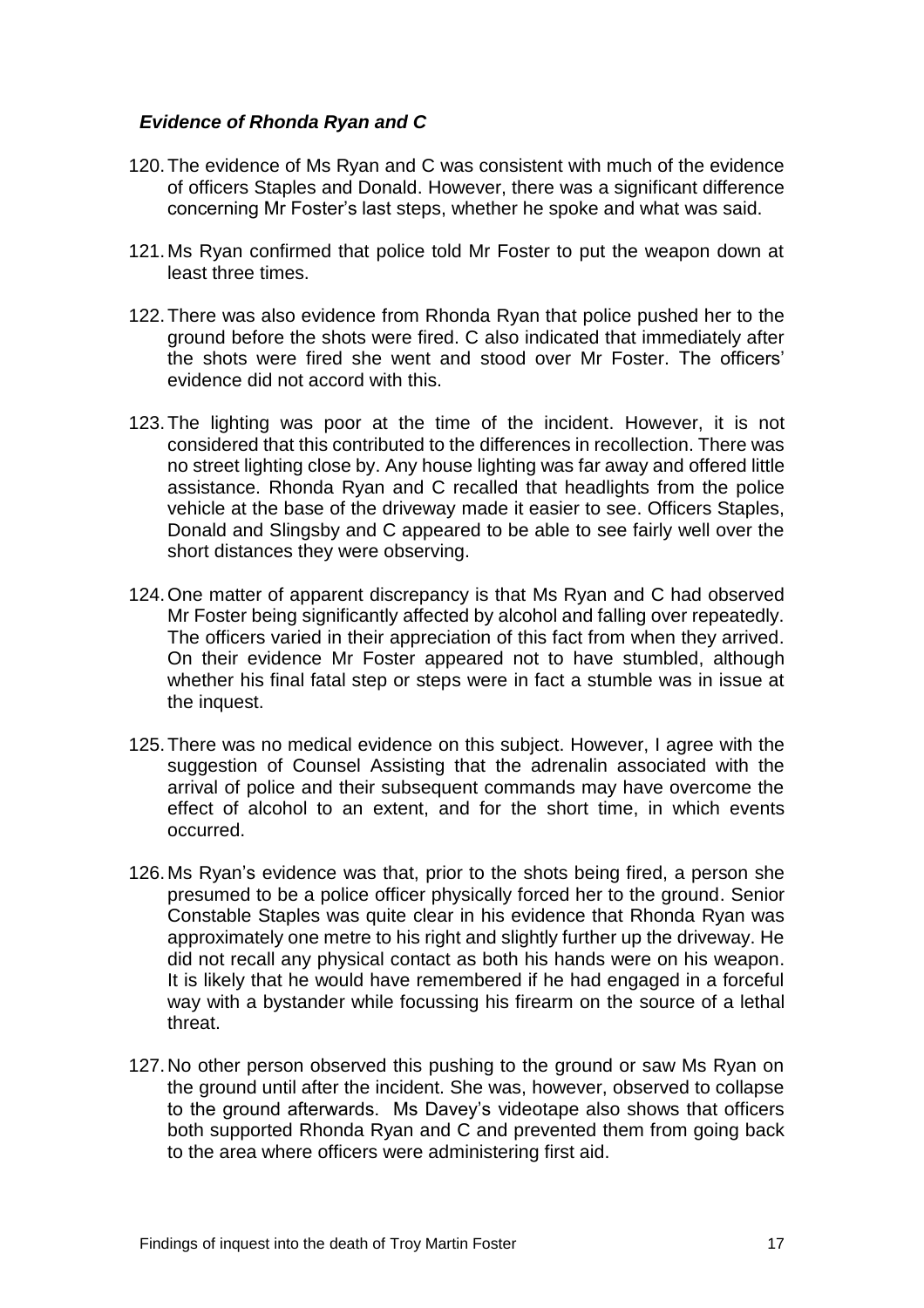- 128.In the circumstances, I accept the submission of Counsel Assisting that I cannot find Ms Ryan's evidence in this regard reliable. With the trauma experienced by her it is plausible that Ms Ryan confused the subsequent restraint with events before the firing of shots. I do not find that Senior Constable Staples or anyone else pushed her to the ground before the shots were fired.
- 129.In terms of C's evidence that she stood over Mr Foster after he was shot and she saw his pants being pulled down, there is some contextual evidence. The audio of Ms Davey's recording clearly shows that loud commands to stand back were given immediately after the shots were fired. The witnesses agree with various amounts of recollection that words to that effect were said.
- 130.Senior Constable Slingsby was the first person, not present at the time that shots were fired, to arrive and survey the scene. In his interview with investigating police<sup>17</sup>, Senior Constable Slingsby describes seeing a male laying on the driveway. Senior Constable Staples was near him, trying to keep a middle aged woman wearing a red top away from him. There was a younger girl behind her on the grass.
- 131.Senior Constable Slingsby's observations, combined with the audio recordings of officers directing that people move away, allow me to find that Ms Ryan and C did push closer when they saw their family member shot and fall to the ground.
- 132.Further, I am satisfied that C saw Senior Constable Slingsby conduct the pat down search and pull at Mr Foster's pants. This may have been shocking to her if she did not understand the purpose of the action (which is very likely).
- 133.I reject C's recollection of standing over her fallen uncle. By moving closer, as her grandmother did, she probably did see Mr Foster, in his seriously injured condition, quite clearly and from not more than a few metres.
- 134.As with Ms Ryan's recollection of being pushed to the ground, it is quite understandable that C's recollection is awry to this degree.
- 135.At the inquest both Ms Ryan and C stated that Mr Foster's last movement was a step towards his mother. Such a step may have been confused with a step towards Senior Constable Staples since all accounts place him and Ms Ryan in the same vicinity. It is much more difficult to confuse a step towards Senior Constable Donald as a step towards Ms Ryan.
- 136.Ms Ryan also stated that her son said or mouthed 'mum'. C gave evidence that his arms were raised in a form of surrender action (albeit, still holding the knife). Ms Ryan, in her first recorded statement, described Mr Foster as stepping towards police officers. The allegation that he stepped towards her

<sup>17</sup> Exhibit B11, line 175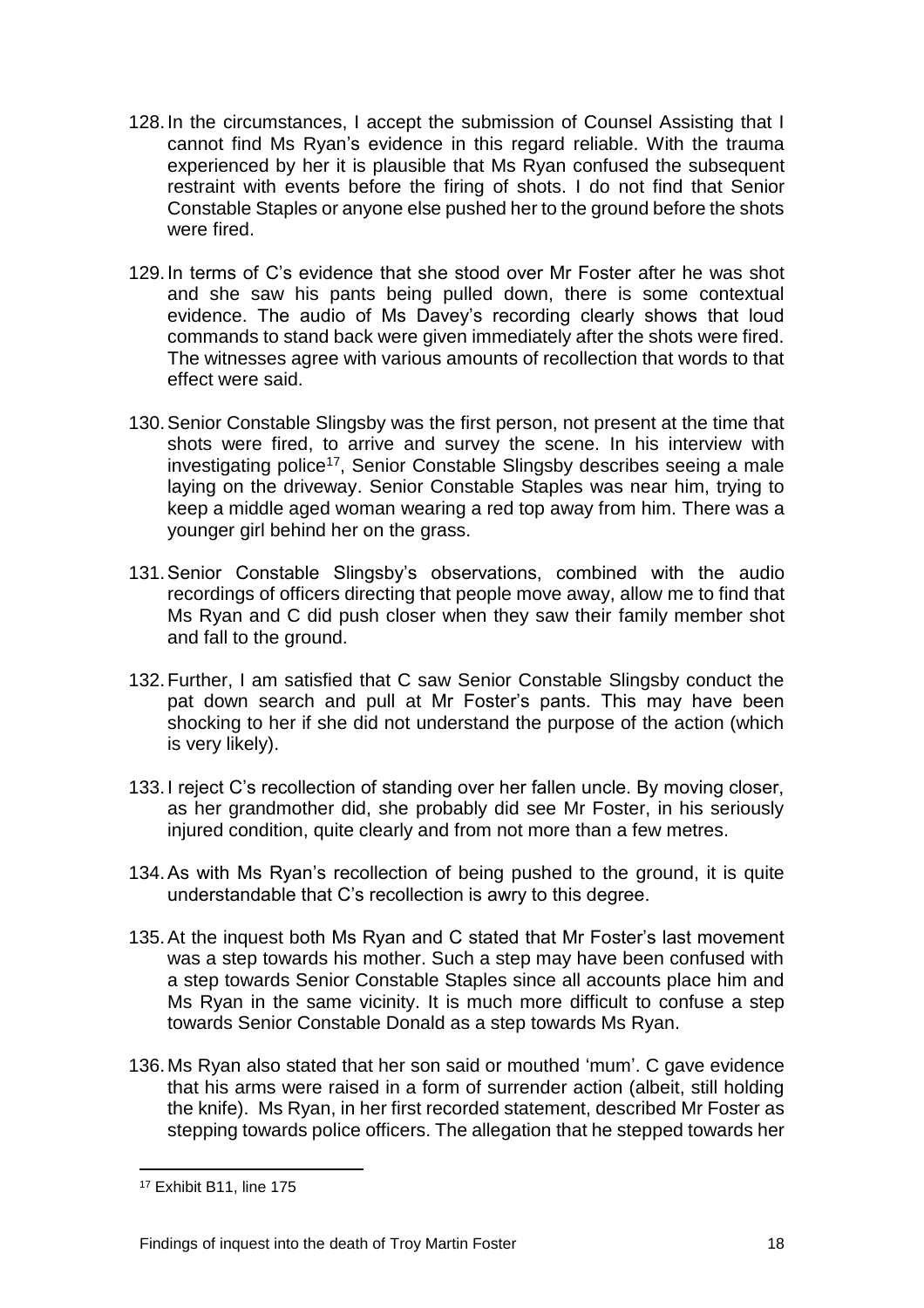surfaced in her second statement, taken during a walk through interview in early December 2014.

- 137.Ms Ryan was asked, in her oral testimony, why she initially said to investigators that her son had walked towards police and not mentioned her son stepping towards her. Ms Ryan explained that she had not mentioned this as she did not want to be reminded of his final movements, and that he was shot by police for moving towards her. Ms Ryan said that because she was on the ground when the shots were fired she did not see Mr Foster step towards police.
- 138.Although the recollection is understandable, Ms Ryan's evidence in her first interview shows no other signs of deliberately framing her evidence out of sentiment for her deceased son. It is likely that her first and most immediate recollection was the accurate one. It is more likely that her later recollections have been affected by re-running the incident in her mind affected by the great sadness she feels for her loss of her son.
- 139.The transcript of C's first interview seemed to have a similar confirmation of the police evidence in that she is recorded as saying that Mr Foster walked towards a man. A close listening, however, confirms that she said towards her 'Nan'.<sup>18</sup> Her oral evidence that the transcript must be wrong is thereby confirmed and her version of events comes from her earliest formal interview. On this point, therefore, C's evidence has been consistent.
- 140.On the other hand, no other witness recalls Mr Foster in an act of surrender. If he had been attempting to surrender, as opposed to thoughtlessly stepping towards his mother, which might reasonably be seen as exacerbating the threat he was causing, one might have expected Ms Ryan to have also observed it and spoken about it in her first interview.
- 141.It may have been that the upwards raising of arm to chest or should height was interpreted as a move to take up a surrender position by C either in observing the incident or in recalling it. It may be also observed that an intention to surrender could have been carried out without stepping in any direction. If Mr Foster wanted to stop the threat he was causing, he could have simply dropped the knife.
- 142.The conclusion that he was shot in confusion when he was surrendering or simply trying to display affection to his mother seems less likely. There are reasons, associated with the traumatic events she experienced for C, as well as her grandmother, to be confused on some points of their evidence.
- 143.On the other hand, Senior Constables Staples and Donald were both precise and careful in their evidence. Even though their recollection differed sightly on some points, for example, the extent to which Mr. Foster's arm was extended; the differences are within the bounds of two people honestly recalling an event with substantial accuracy.

<sup>18</sup> Exhibit B1, page 17, line 565: The tape of her interview is exhibit E27.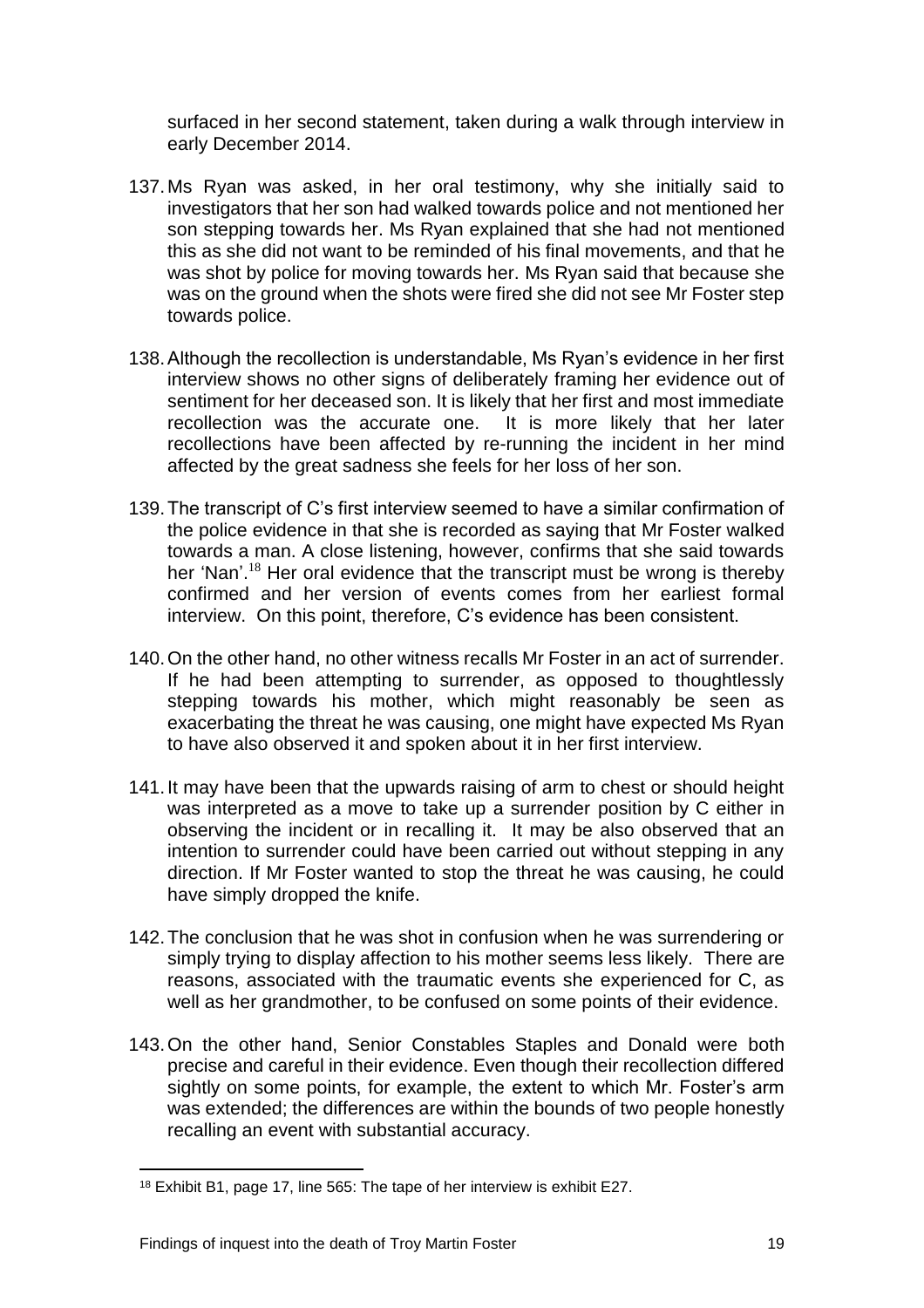- 144.Finally, I was assisted by the observations of several police officers, particularly, Senior Constable Slingsby, that Mr Foster fell and arrived at a position with his body down the driveway with his head closer to Nakina Street. This is more consistent with Mr Foster having stepped downhill towards where Senior Constable Donald was located.
- 145.In all the circumstances, I am satisfied that Mr Foster, immediately before his death, took at least one firm or definite step towards Senior Constable Donald and that it was this action which was the final action to cause those officers to discharge their weapons.

### <span id="page-22-0"></span>**Autopsy results**

- 146.Forensic pathologist, Dr Dianne Little, conducted a full internal autopsy examination on 26 November 2014. Dr Little attended the death scene some hours after the death.
- 147.External examination of the body confirmed the presence of four gunshot wounds to the trunk, two of which were the direct cause of death:
	- Wound A entered the top of the right shoulder/upper back and passed down through the right lung and heart to enter the abdominal cavity. It then passed down through the front of the liver and lodged in the fatty tissues just below the stomach. This wound caused haemorrhage into the chest cavities.
	- Wound D passed upwards and to the left from the right side of the abdomen, through the  $9<sup>th</sup>$  and  $10<sup>th</sup>$  ribs, and through the liver. It proceeded through the diaphragm to the pericardium and through the right ventricle of the heart to lodge in the pericardial sac. This wound caused haemorrhage.
- 148.The other gunshot wounds, B and C, would not have caused immediately fatal injuries. Dr Little concluded that the cause of death was due to gunshot wounds to the trunk.
- 149.Senior Constable Ashley Huth conducted the ballistics examination. Senior Constable Huth confirmed that it was not possible to identify which bullets came from which firearm, so it is unknown as to who fired the fatal shots. It was able to be concluded that there were seven shots fired in total, with Officer Staples firing three shots, and Officer Donald firing four.

## <span id="page-22-1"></span>**The investigation**

150.A/Inspector Anthony Buxton, who at the relevant time, was stationed at the Queensland Police Service Ethical Standards Command, conducted a detailed investigation into the circumstances leading to the death of Mr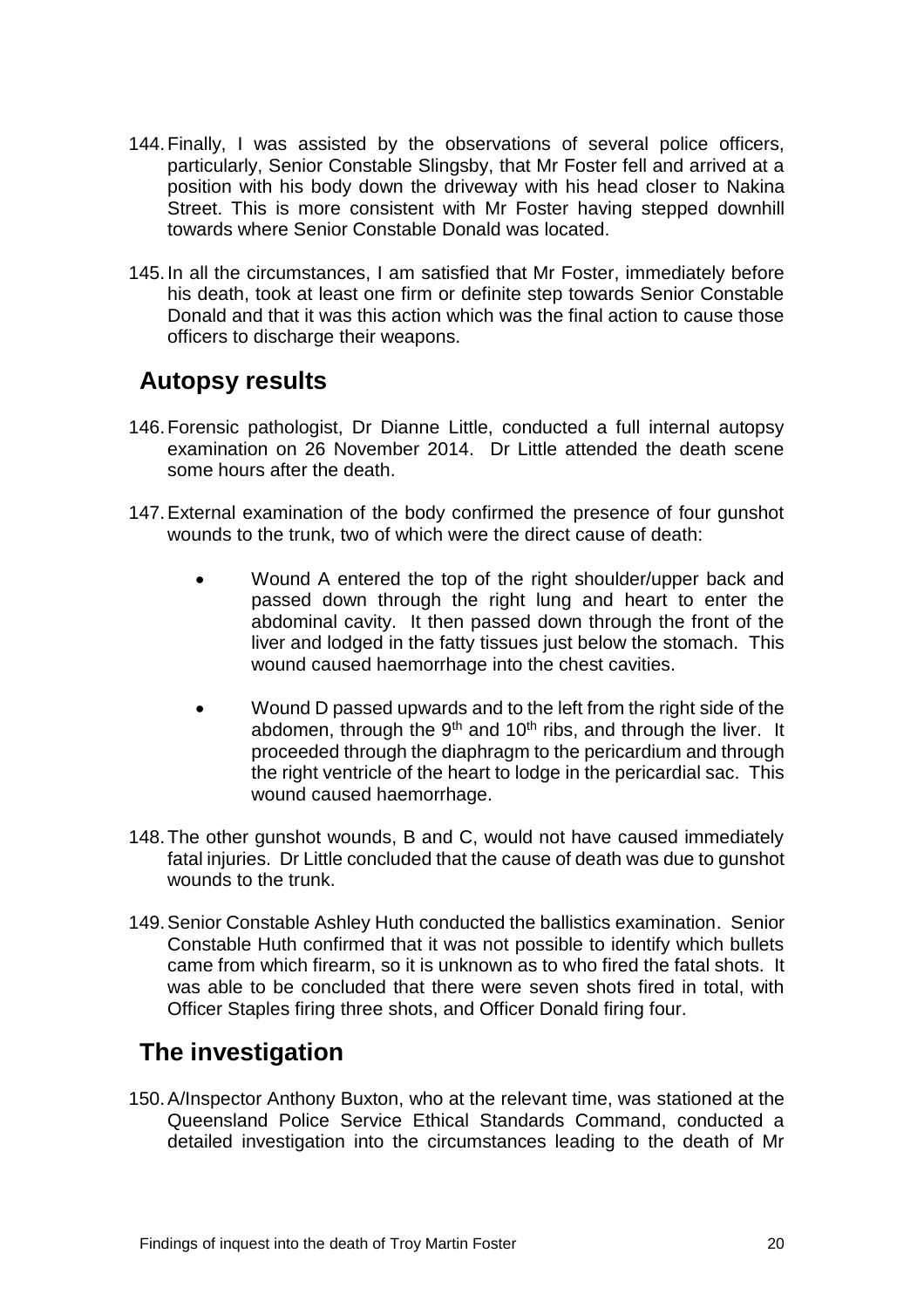Foster. I heard evidence from him and was provided with a detailed and comprehensive report.<sup>19</sup>

- 151.I am satisfied that upon being notified of the deaths, the ESC attended promptly and an investigation ensued. The investigation was informed by statements and recorded interviews with:
	- All police officers involved;
	- attending QAS staff;
	- **•** persons who were inside the residence in the lead up to the death;
	- **neighbours of the residence;**
	- other people who knew and had contact with Mr Foster; and
	- next of kin.
- 152.The ESC investigation also relevantly included investigation of the events leading up to the shooting, namely the EEO process at the GCUH.
- 153.Forensic analysis was conducted and photographs were taken. All of the police investigation material was tendered to me at the inquest.
- 154.The evidence regarding the separation of the police officers has been confirmed from each of the attending police that they were eventually directed to separate and not discuss the incident.
- 155.Officers Staples and Donald were separated immediately, as it was clear at the outset that they had been involved. It was not as clear, however, how the other officers were involved and this explains why it took longer for them to be separated. All officers were taken to the Surfers Paradise police station to wait for interviews with Ethical Standards Command.
- 156. ESC investigators interviewed the officers on the same day. These directed interviews took place between 4.5 to 8 hours after the incident. The QPUE has indicated that it is concerned with the requirement for officers to participate in such an interview immediately following such an incident. Senior Constables Donald and Staples were also required to return to the scene the next day for walk-though interviews. The QPUE is also concerned that Senior Constable Slingsby was not permitted to remove blood from his face, hands and arms as gunshot residue testing was required. These matters will be the subject of further consideration at the next phase of these inquests.
- 157.For present purposes, I am satisfied that the integrity of the evidence of the officers was suitably preserved.

<sup>19</sup> Exhibit A11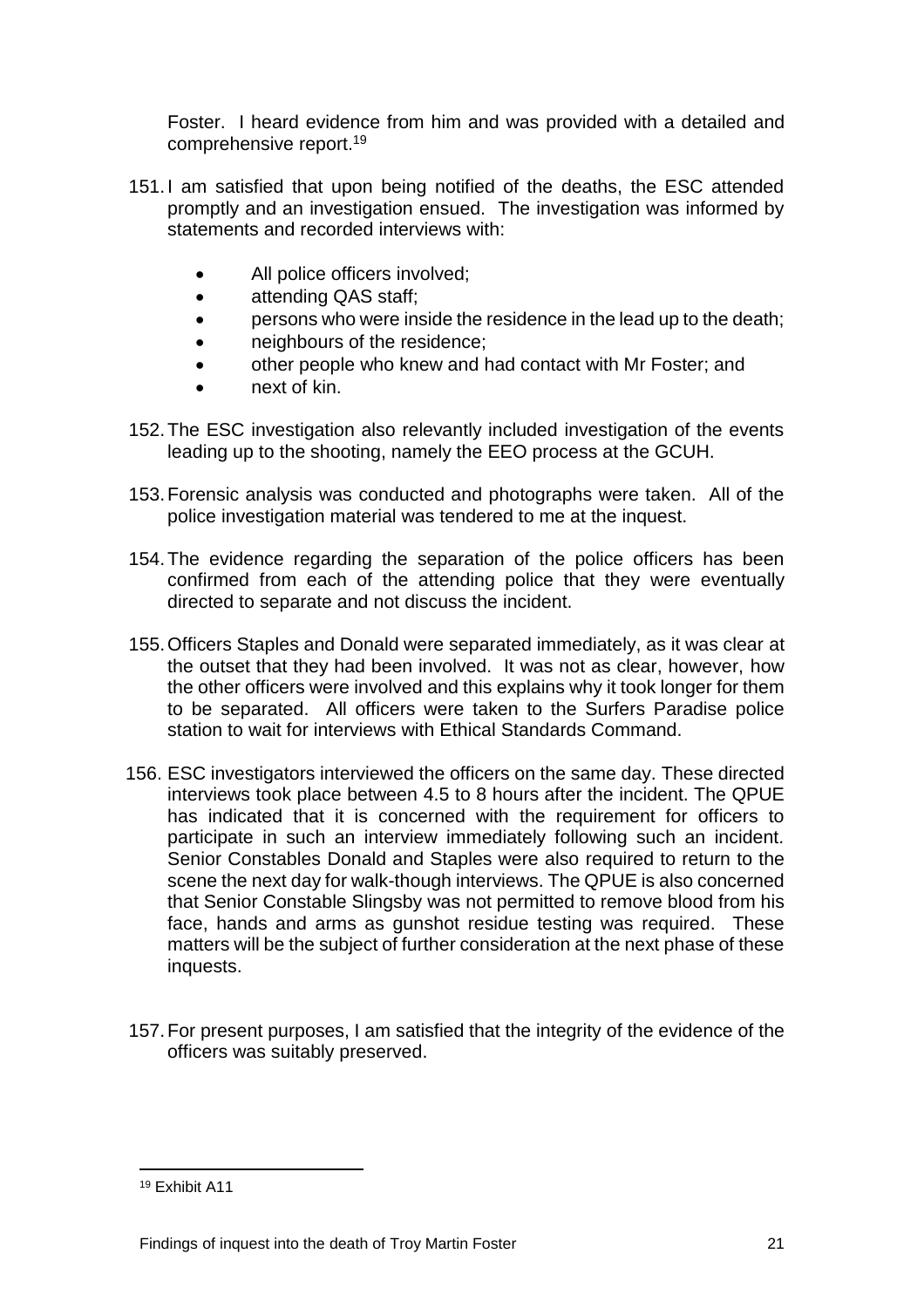## <span id="page-24-0"></span>**Conclusions**

- 158.The ESC investigation concluded that there was no misconduct displayed by any of the officers involved and further concluded that no disciplinary proceedings were required.
- 159.I accept the conclusions of A/Inspector Buxton in this regard.
- 160.Consistent with that conclusion, I accept the submission of Counsel Assisting that the actions of Senior Constable Staples and Senior Constable Donald, can be justified with respect to the final use of lethal force after Officer Donald was confronted by Mr Foster holding the meat cleaver and moving towards him.
- 161.Officer Donald gave evidence that he was in fear of his own life, and Officer Staples gave evidence that he was in fear of Officer Donald's life. In accordance with their training they used lethal force, as the appropriate response to an edged weapon.
- 162.Ms Ryan submitted that her son's death could have been avoided. She submitted that if Senior Constable Coleman had correctly observed the interaction between her and Mr Foster on the driveway, dog squad officers would not have been called in. I do not consider that the dog squad were called in by Senior Constable Coleman. Rather, on hearing his situation report, they responded to a perceived assault on Ms Ryan. I consider that their immediate attendance was justified.
- 163.Ms Ryan also submitted that there were insufficient attempts to negotiate with Mr Foster. Having regard to my conclusions above, I am unable to accept that submission.
- 164.I note that various issues have been raised about the lead up to the use of force (in terms of the information disseminated to both the dog squad officers and the other attending officers). While I am satisfied that the final use of force was justified in the circumstances, I agree that the other issues raised are more appropriately dealt with at the recommendations phase of this inquest.
- 165.While Dr Reddan was not called during this phase of the inquest, her report has been tendered. At this stage, it is sufficient to note her conclusions surrounding the EEO process, and that the assessment conducted by Ms Ferrari was adequate and appropriate in the circumstances.
- 166.Dr Reddan also commented in her report about the current process for an EEO prescribed by s 33 of the MHA as being adequate and appropriate. I also heard evidence from Ms Ferrari surrounding potential changes to the MHA in this regard, and from Constables Melville and Hay with respect to possible improvements to the EEO form.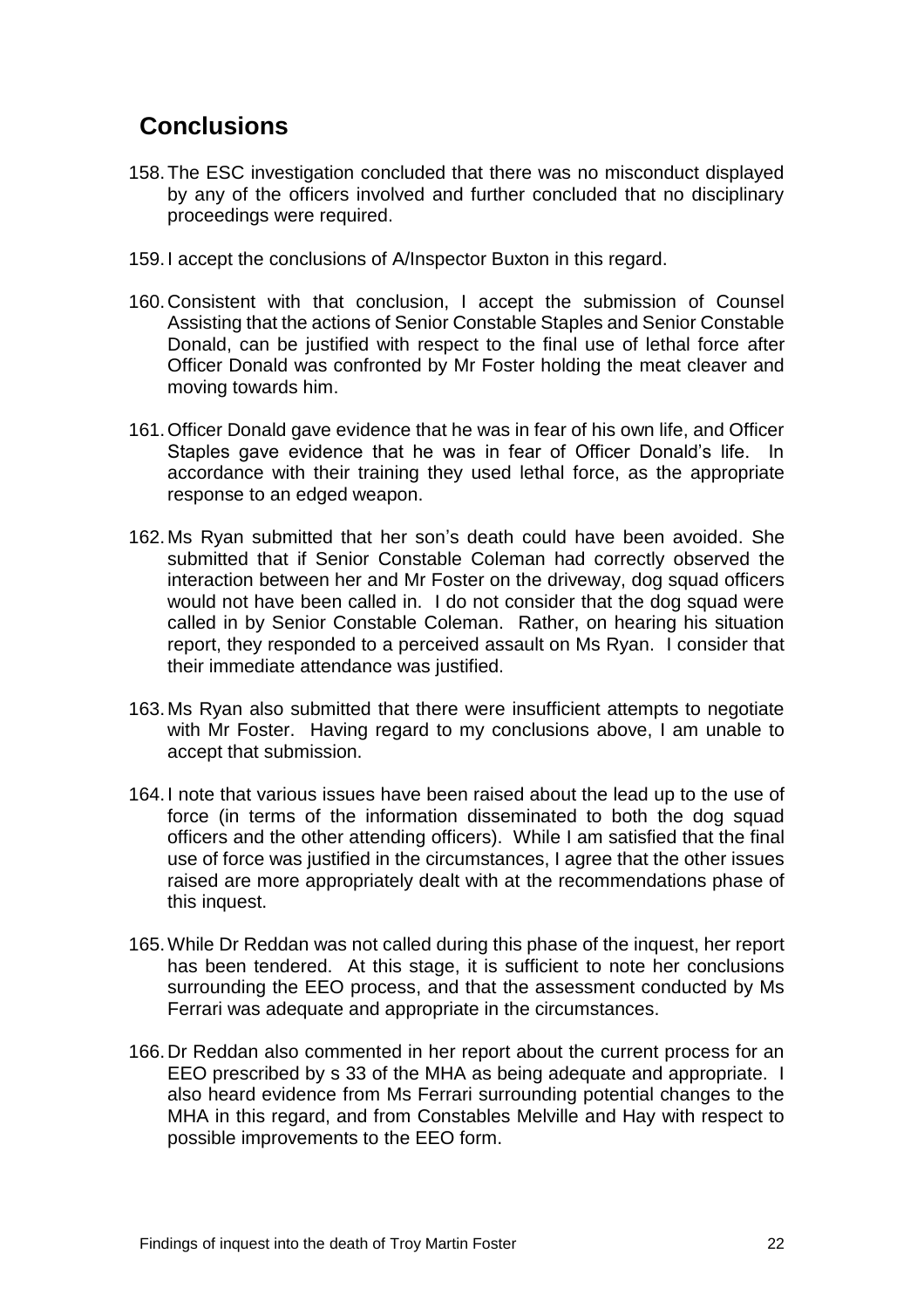167.I am of the view that these are matters would be more appropriately addressed at the recommendations phase, after Dr Reddan and other experts have given oral evidence. Consequently, I make no finding at this time as to the adequacy or appropriateness of the mental health assessment conducted at the GCUH on the day of Mr Foster's death.

### <span id="page-25-0"></span>**Findings required by s. 45**

168.I am required to find, as far as is possible, the medical cause of death, who the deceased person was and when, where and how he came by his death. As a result of considering all the material contained in the exhibits, I am able to make the following findings:

**Identity of the deceased** – The deceased person was Troy Martin Foster

**How he died** - Mr Foster had no known mental health history in Queensland. His death occurred some three months after he was released from prison in Victoria. On 17 November 2014, a Protection Order was made prohibiting contact with his mother. This caused Mr Foster some distress as he relied heavily on his mother. In the early hours of 24 November 2014, Mr Foster crashed his car. He told police he wanted to kill himself. This prompted police to detain him for the purpose of an Emergency Examination Order. He was taken to the Gold Coast University Hospital for a mental health assessment. He was not found to require involuntary treatment. By the time the assessment was conducted, the statutory timeframe of the Order had ended and he could not be detained at the hospital against his will.

> Mr Foster left the hospital without formally discharging himself at about 10:30am on 24 November 2014. He knew that police wanted to talk to him about his suspected involvement in an armed robbery the previous night.

> Mr Foster was later picked up by his mother near her house. She took him back to her place to have a shower. Mr Foster proceeded to drink a bottle of vodka, and consumed cannabis and amphetamines. His behaviour deteriorated, and he acted in a violent and aggressive manner towards his mother and his niece. He caused extensive damage to the interior of the house. He had possession of a